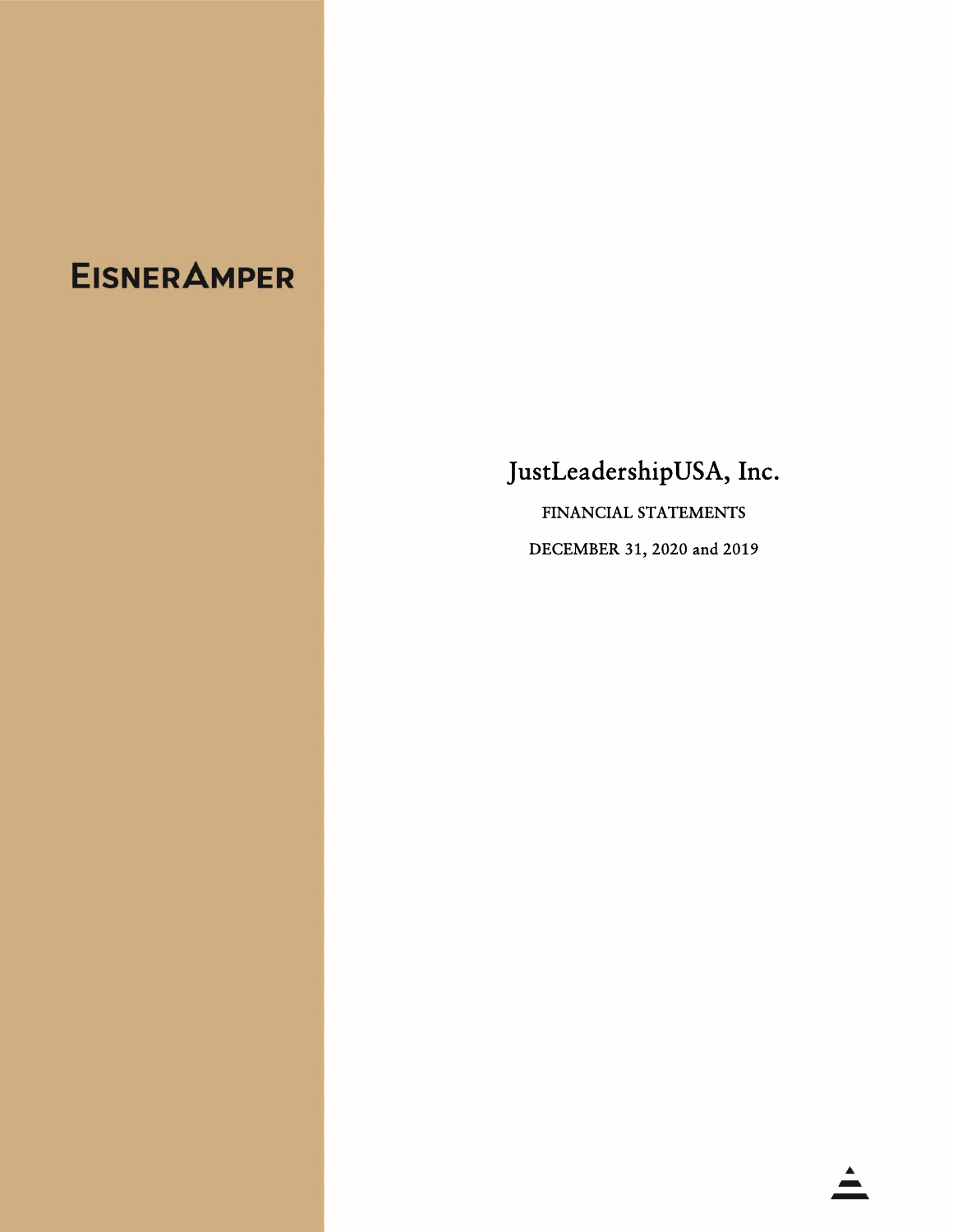# **Contents**

|                                                                                                                                             | Page |
|---------------------------------------------------------------------------------------------------------------------------------------------|------|
| <b>Independent Auditors' Report</b>                                                                                                         | 1    |
| <b>Financial Statements</b>                                                                                                                 |      |
| Statements of financial position as of December 31, 2020 and 2019                                                                           | 2    |
| Statement of activities for the year ended December 31, 2020 (with summarized<br>information for the year ended December 31, 2019)          | 3    |
| Statement of activities for the year ended December 31, 2019                                                                                | 4    |
| Statement of functional expenses for the year ended December 31, 2020 (with summarized<br>information for the year ended December 31, 2019) | 5    |
| Statement of functional expenses for the year ended December 31, 2019                                                                       | 6    |
| Statements of cash flows for the years ended December 31, 2020 and 2019                                                                     | 7    |
| Notes to financial statements                                                                                                               | 8    |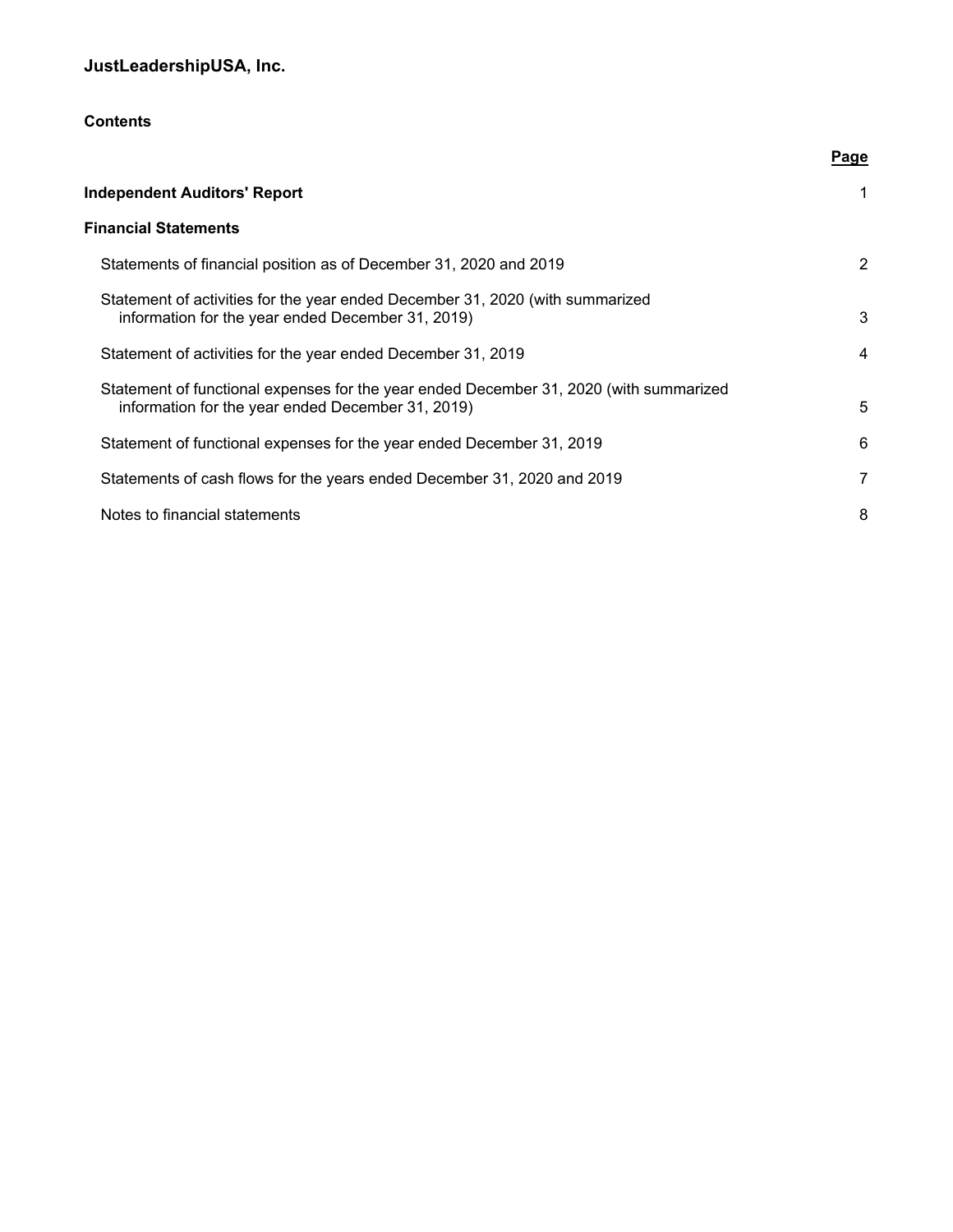# **EISNER AMPER**

# **INDEPENDENT AUDITORS' REPORT**

Board of Directors JustLeadershipUSA, Inc.

#### **Report on the Financial Statements**

We have audited the accompanying financial statements of JustLeadershipUSA, Inc. ("JLUSA"), which comprise the statements of financial position as of December 31, 2020 and 2019, and the related statements of activities, functional expenses, and cash flows for each of the years then ended, and the related notes to the financial statements.

#### *Management's Responsibility for the Financial Statements*

JLUSA's management is responsible for the preparation and fair presentation of these financial statements in accordance with accounting principles generally accepted in the United States of America; this includes the design, implementation, and maintenance of internal control relevant to the preparation and fair presentation of financial statements that are free from material misstatement, whether due to fraud or error.

#### *Auditor's Responsibility*

Our responsibility is to express an opinion on these financial statements based on our audits. We conducted our audits in accordance with auditing standards generally accepted in the United States of America. Those standards require that we plan and perform the audits to obtain reasonable assurance about whether the financial statements are free from material misstatement.

An audit involves performing procedures to obtain evidence about the amounts and disclosures in the financial statements. The procedures selected depend on the auditor's judgment, including the assessment of the risks of material misstatement of the financial statements, whether due to fraud or error. In making those risk assessments, the auditor considers internal control relevant to the entity's preparation and fair presentation of the financial statements in order to design audit procedures that are appropriate in the circumstances, but not for the purpose of expressing an opinion on the effectiveness of the entity's internal control. Accordingly, we express no such opinion. An audit also includes evaluating the appropriateness of accounting policies used and the reasonableness of significant accounting estimates made by management, as well as evaluating the overall presentation of the financial statements.

We believe that the audit evidence we have obtained is sufficient and appropriate to provide a basis for our audit opinion.

# *Opinion*

In our opinion, the financial statements referred to above present fairly, in all material respects, the financial position of JustLeadershipUSA, Inc. as of December 31, 2020 and 2019, and the changes in its net assets and its cash flows for each of the years then ended, in accordance with accounting principles generally accepted in the United States of America.

Eisnerfmper LLP

EISNERAMPER LLP New York, New York November 23, 2021



"EisnerAmper" is the brand name under which EisnerAmper LLP and Eisner Advisory Group LLC provide professional services. EisnerAmper LLP and Eisner Advisory Group LLC are independently owned firms that practice in an alternative practice structure in accordance with the AICPA Code of Professional Conduct and applicable law, regulations and professional standards. EisnerAmper LLP is a licensed CPA firm that provides attest services, and Eisner Advisory Group LLC and its subsidiary entities provide tax and business consulting services. Eisner Advisory Group LLC and its subsidiary entities are not licensed CPA firms.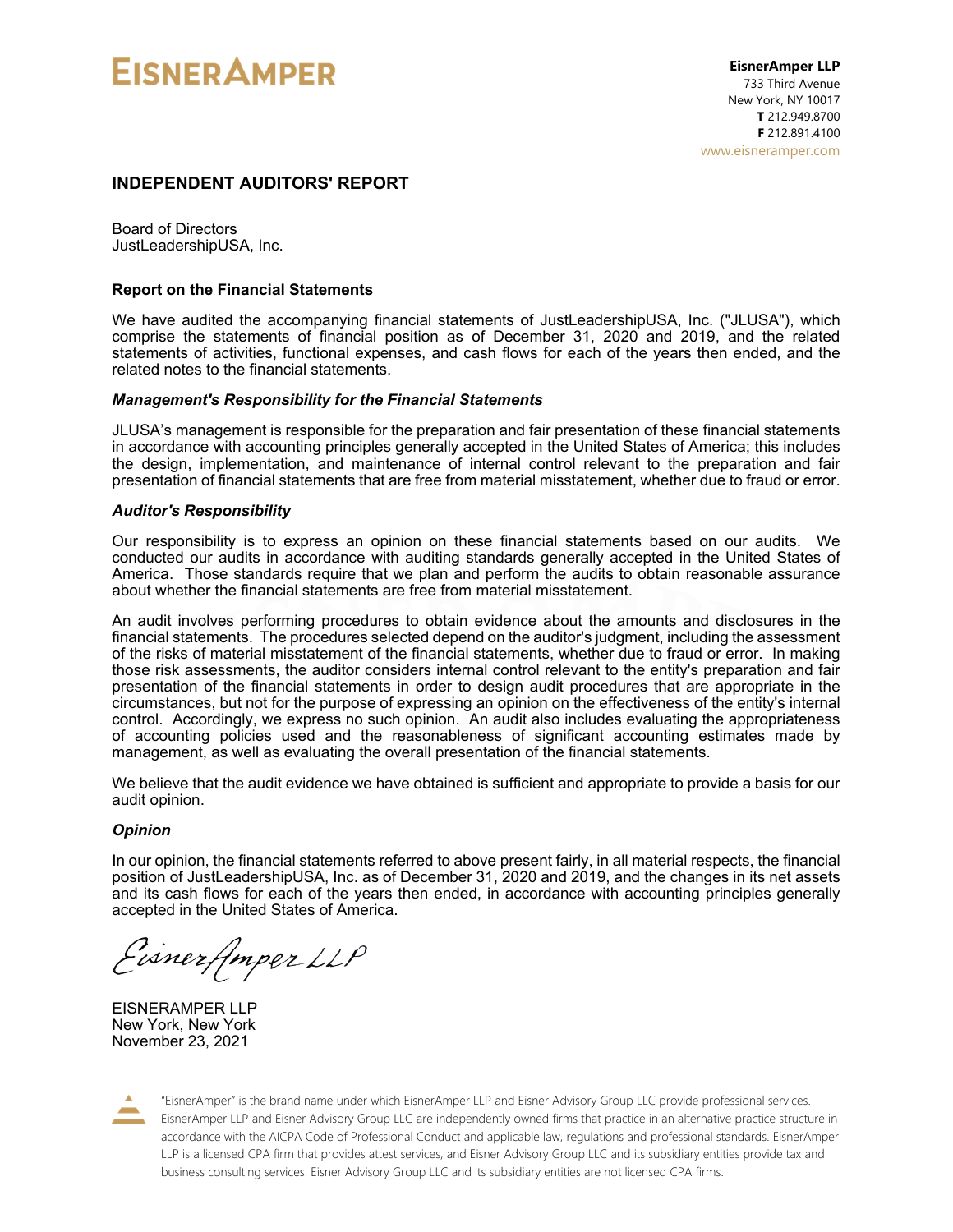# **Statements of Financial Position**

|                                                                | December 31, |           |               |           |
|----------------------------------------------------------------|--------------|-----------|---------------|-----------|
|                                                                |              | 2020      |               | 2019      |
| <b>ASSETS</b>                                                  |              |           |               |           |
| Cash and cash equivalents                                      | \$           | 5,942,505 | \$            | 739,376   |
| Contributions receivable, net                                  |              | 1,149,221 |               | 1,030,303 |
| Other receivables                                              |              | 93,542    |               | 153,000   |
| Investments                                                    |              |           |               | 6,763,240 |
| Prepaid expenses and other assets                              |              | 66,697    |               | 74,380    |
| Property and equipment, net                                    |              | 83,417    |               | 110,452   |
|                                                                |              | 7,335,382 | $\frac{1}{2}$ | 8,870,751 |
| <b>LIABILITIES AND NET ASSETS</b>                              |              |           |               |           |
| Liabilities:                                                   |              |           |               |           |
| Accounts payable and other liabilities                         | \$           | 201,132   | \$            | 97,705    |
| Grants payable                                                 |              | 50,000    |               | 68,750    |
| Deferred rent obligation                                       |              | 9,363     |               | 19,194    |
| Funds received in advance                                      |              | 411,725   |               |           |
| Payroll Protection Program Ioan payable                        |              | 923,862   |               |           |
| <b>Total liabilities</b>                                       |              | 1,596,082 |               | 185,649   |
| Commitments, contingencies, and other uncertainty (see Note I) |              |           |               |           |
| Net assets:                                                    |              |           |               |           |
| Without donor restrictions                                     |              | 3,820,953 |               | 2,117,265 |
| With donor restrictions:                                       |              |           |               |           |
| Purpose restrictions                                           |              | 1,067,165 |               | 5,095,467 |
| Time restrictions                                              |              | 851,182   |               | 1,472,370 |
| Total net assets with donor restrictions                       |              | 1,918,347 |               | 6,567,837 |
| Total net assets                                               |              | 5,739,300 |               | 8,685,102 |
|                                                                |              |           |               |           |
|                                                                | \$           | 7,335,382 | \$            | 8,870,751 |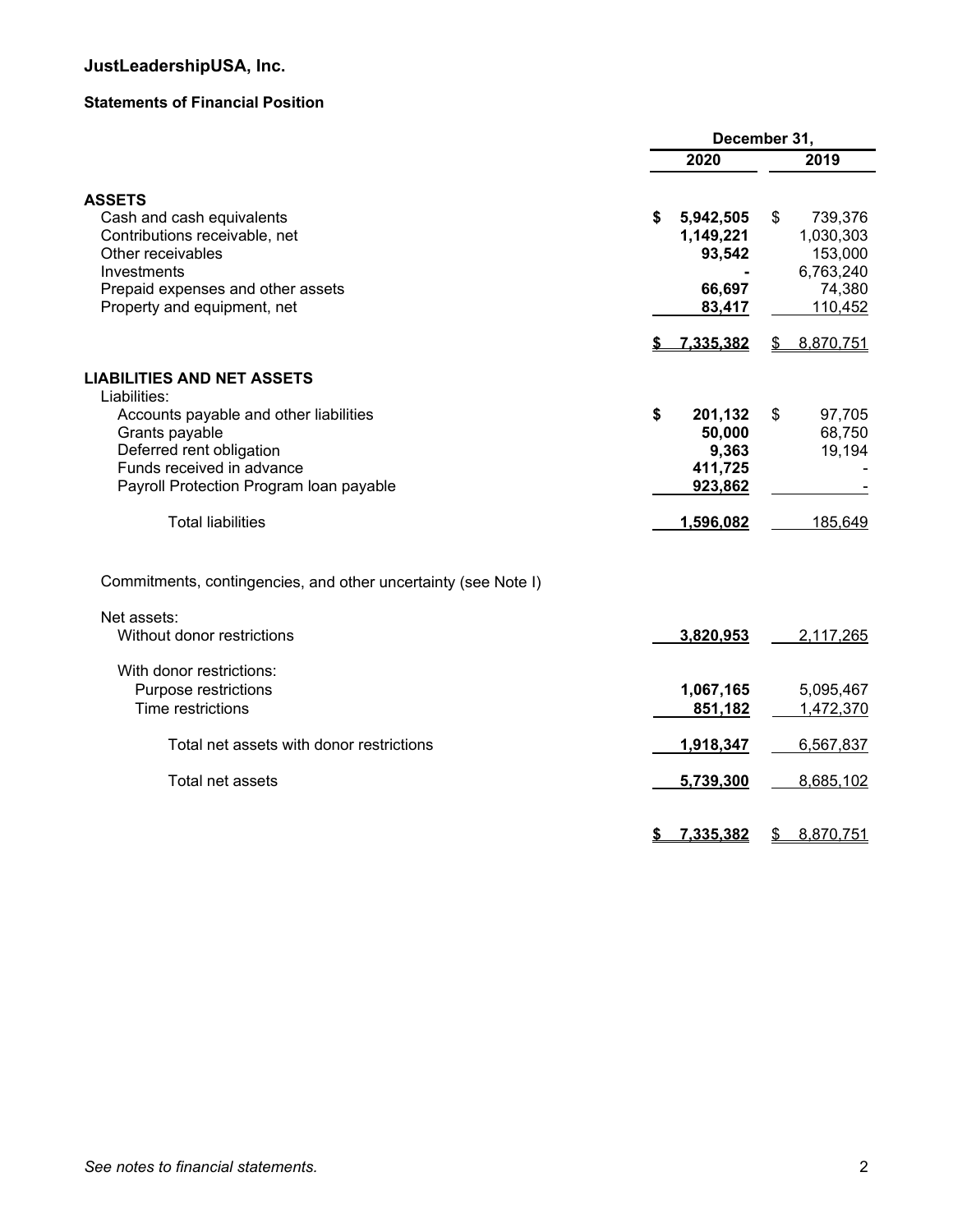# **Statement of Activities**

**Year Ended December 31, 2020** 

(with summarized information for the year ended December 31, 2019)

|                                                                               | <b>Without Donor</b> | <b>With Donor</b>   | <b>Total</b> |              |                 |  |
|-------------------------------------------------------------------------------|----------------------|---------------------|--------------|--------------|-----------------|--|
|                                                                               | <b>Restrictions</b>  | <b>Restrictions</b> |              | 2020         | 2019            |  |
| <b>Public support and revenue:</b>                                            |                      |                     |              |              |                 |  |
| Contributions                                                                 | \$<br>583,644        | \$1,345,720         | SS.          | 1,929,364    | \$<br>2,978,161 |  |
| Federal grant                                                                 | 338,275              |                     |              | 338,275      |                 |  |
| Special events, net of direct benefits to donors of \$32,756 in 2019          | 56,181               |                     |              | 56,181       | 19,662          |  |
| Net investment (losses) gains                                                 | (91, 073)            |                     |              | (91, 073)    | 127,159         |  |
| In-kind donated goods and services                                            | 22,050               |                     |              | 22,050       | 245,885         |  |
| Other income                                                                  | 25                   |                     |              | 25           | 225,000         |  |
| Total public support and revenue before net assets released from restrictions | 909,102              | 1,345,720           |              | 2,254,822    | 3,595,867       |  |
| Net assets released from restrictions                                         | 2,185,011            | (2, 185, 011)       |              |              |                 |  |
| Re-designation of donor intent                                                | 3,810,199            | (3,810,199)         |              |              |                 |  |
| Total public support and revenue                                              | 6,904,312            | (4,649,490)         |              | 2,254,822    | 3,595,867       |  |
| <b>Expenses:</b>                                                              |                      |                     |              |              |                 |  |
| Program services:                                                             |                      |                     |              |              |                 |  |
| Grants and other related services                                             | 4,045,517            |                     |              | 4,045,517    | 4,683,104       |  |
| Supporting services:                                                          |                      |                     |              |              |                 |  |
| Management and general                                                        | 779,503              |                     |              | 779,503      | 1,161,319       |  |
| Fund-raising                                                                  | 375,604              |                     |              | 375,604      | 297,825         |  |
| Total supporting services                                                     | 1,155,107            |                     |              | 1,155,107    | 1,459,144       |  |
| Total expenses                                                                | 5,200,624            |                     |              | 5,200,624    | 6,142,248       |  |
| <b>Change in net assets</b>                                                   | 1,703,688            | (4,649,490)         |              | (2,945,802)  | (2,546,381)     |  |
| Net assets, beginning of year                                                 | 2,117,265            | 6,567,837           |              | 8,685,102    | 11,231,483      |  |
| Net assets, end of year                                                       | 3,820,953            | \$1,918,347         |              | \$ 5,739,300 | \$8,685,102     |  |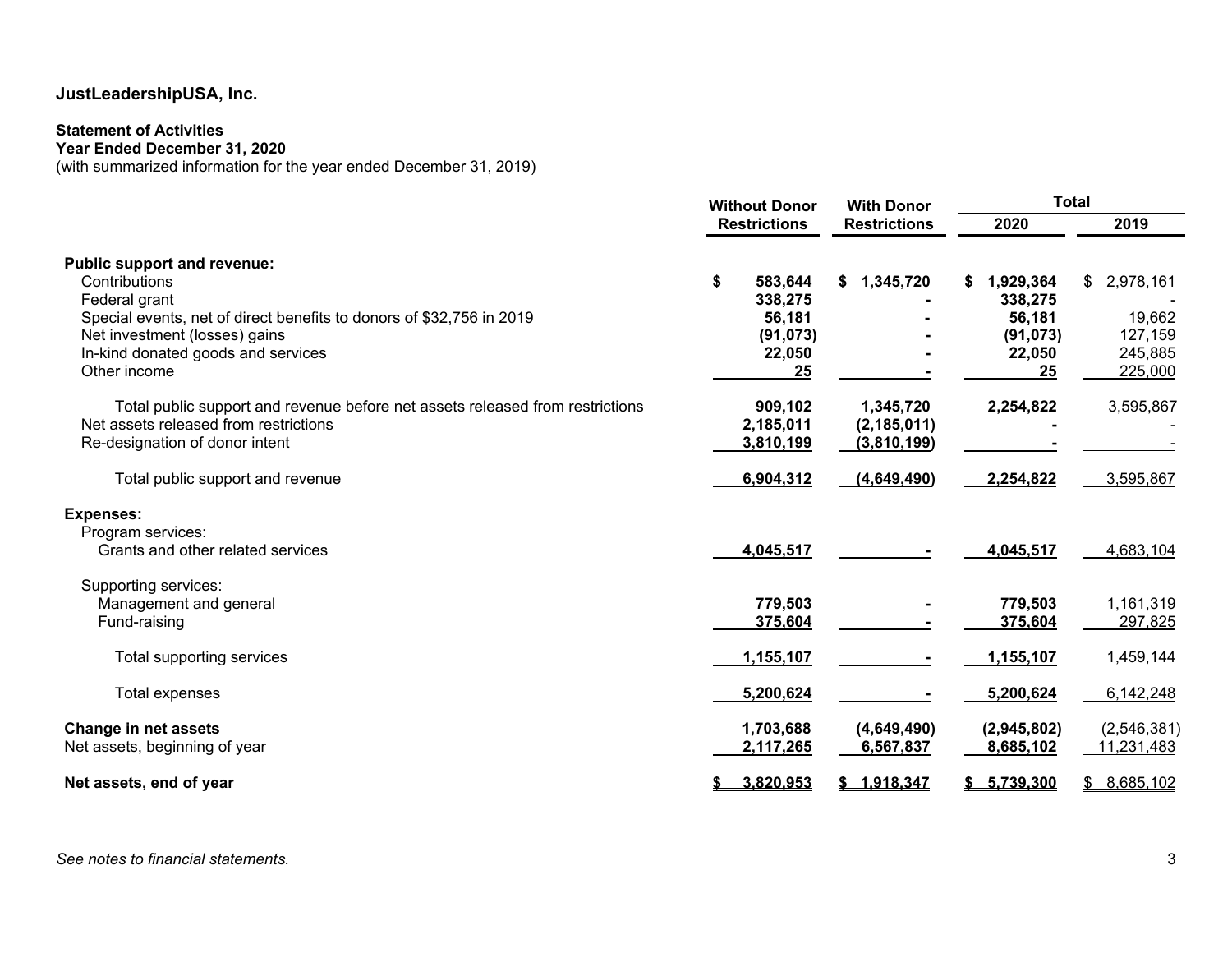# **Statement of Activities Year Ended December 31, 2019**

|                                                  | <b>Without Donor</b><br><b>Restrictions</b> | <b>With Donor</b><br><b>Restrictions</b> | <b>Total</b>    |
|--------------------------------------------------|---------------------------------------------|------------------------------------------|-----------------|
| Public support and revenue:                      |                                             |                                          |                 |
| Contributions                                    | \$<br>605,633                               | 2,372,528<br>\$                          | 2,978,161<br>\$ |
| Special events, net of direct benefits to donors |                                             |                                          |                 |
| of \$32,756                                      | 19,662                                      |                                          | 19,662          |
| Net investment income                            | 127,159                                     |                                          | 127,159         |
| In-kind donated goods and services               | 245,885                                     |                                          | 245,885         |
| Other income (see Note L)                        | 225,000                                     |                                          | 225,000         |
| Total public support and revenue before          |                                             |                                          |                 |
| net assets released from restrictions            | 1,223,339                                   | 2,372,528                                | 3,595,867       |
| Net assets released from restrictions            | 4,934,970                                   | (4,934,970)                              |                 |
| Total public support and revenue                 | 6,158,309                                   | (2,562,442)                              | 3,595,867       |
| <b>Expenses:</b>                                 |                                             |                                          |                 |
| Program services:                                |                                             |                                          |                 |
| Grants and related services                      | 4,683,104                                   |                                          | 4,683,104       |
| Supporting services:                             |                                             |                                          |                 |
| Management and general                           | 1,161,319                                   |                                          | 1,161,319       |
| Fund-raising                                     | 297,825                                     |                                          | 297,825         |
| Total supporting services                        | 1,459,144                                   |                                          | 1,459,144       |
| <b>Total expenses</b>                            | 6,142,248                                   |                                          | 6,142,248       |
|                                                  |                                             |                                          |                 |
| <b>Change in net assets</b>                      | 16,061                                      | (2,562,442)                              | (2,546,381)     |
| Net assets, beginning of year                    | 2,101,204                                   | 9,130,279                                | 11,231,483      |
| Net assets, end of year                          | 2,117,265<br>S                              | 6,567,837<br>\$                          | 8,685,102<br>\$ |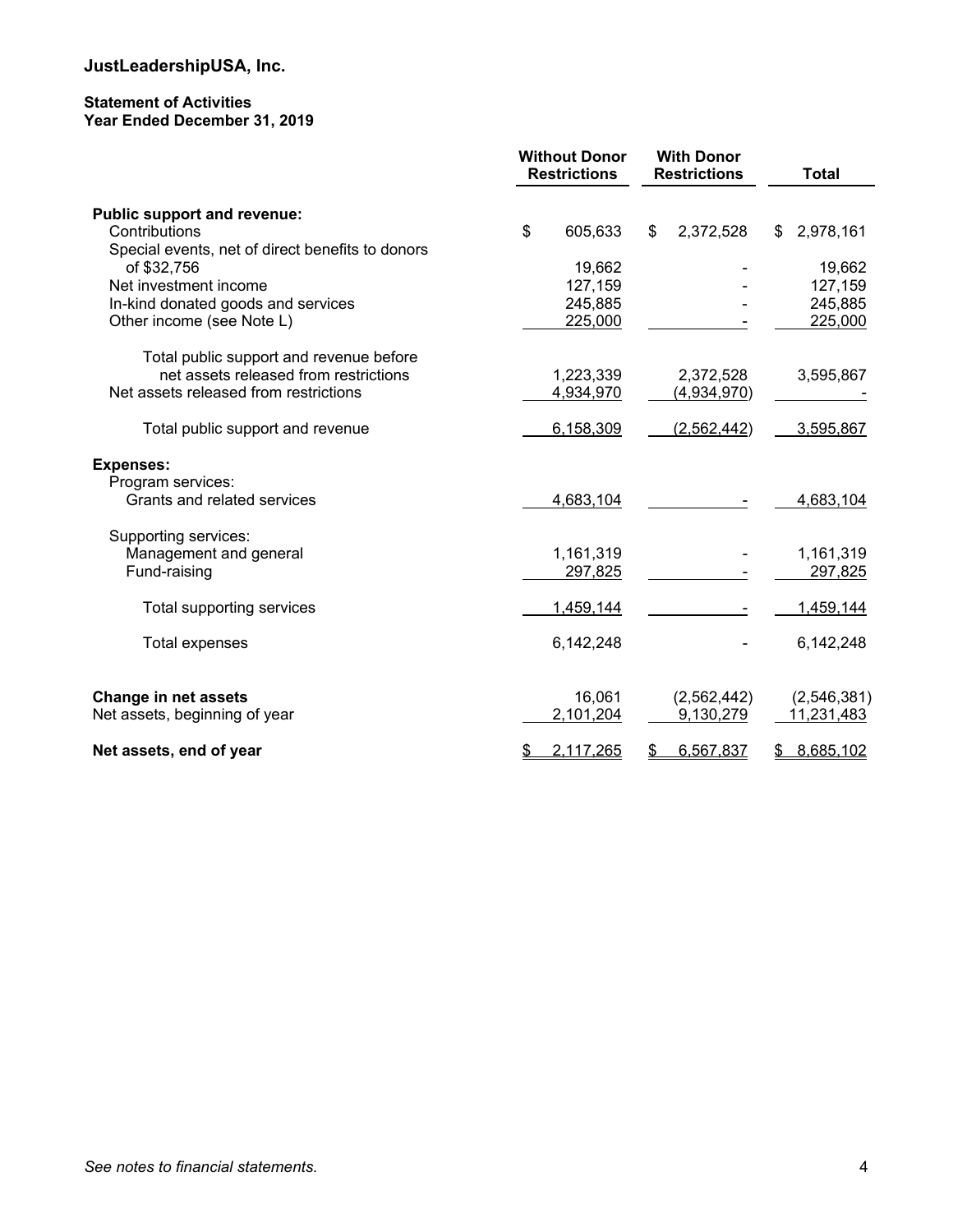#### **Statement of Functional Expenses**

#### **Year Ended December 31, 2020**

(with summarized information for the year ended December 31, 2019)

|                                                                                                                                                                                                                                                                  |                                                    | <b>Program Services</b>                                                                     | <b>Supporting Services</b> |                                                                             |    | <b>Total Expenses</b>                           |  |                                                                             |   |                                                                                                         |  |                                                                                                                     |  |      |
|------------------------------------------------------------------------------------------------------------------------------------------------------------------------------------------------------------------------------------------------------------------|----------------------------------------------------|---------------------------------------------------------------------------------------------|----------------------------|-----------------------------------------------------------------------------|----|-------------------------------------------------|--|-----------------------------------------------------------------------------|---|---------------------------------------------------------------------------------------------------------|--|---------------------------------------------------------------------------------------------------------------------|--|------|
|                                                                                                                                                                                                                                                                  | <b>Grants and Other</b><br><b>Related Services</b> |                                                                                             |                            | <b>Management</b><br>and General                                            |    | <b>Fund-Raising</b>                             |  | <b>Total</b><br><b>Supporting</b><br><b>Services</b>                        |   |                                                                                                         |  | 2020                                                                                                                |  | 2019 |
| <b>Salaries</b><br>Payroll taxes, and employee benefits                                                                                                                                                                                                          | S                                                  | 1,563,403<br>306,998                                                                        | \$                         | 160,811<br>31,578                                                           | \$ | 244,561<br>48,023                               |  | 405,372<br>79,601                                                           | S | 1,968,775<br>386,599                                                                                    |  | 2,546,538<br>442,371                                                                                                |  |      |
| Total salaries, payroll taxes and<br>employee benefits                                                                                                                                                                                                           |                                                    | 1,870,401                                                                                   |                            | 192,389                                                                     |    | 292,584                                         |  | 484,973                                                                     |   | 2,355,374                                                                                               |  | 2,988,909                                                                                                           |  |      |
| Grants<br>Professional and consulting fees<br>Office supplies and expenses<br>Occupancy and utilities<br>Travel<br>Conferences, conventions and meetings<br>Insurance<br>Advertising<br>Catering<br>Other miscellaneous expense<br>Depreciation and amortization |                                                    | 454,981<br>1,300,488<br>82,746<br>47,138<br>60,013<br>189,214<br>17,050<br>12,894<br>10,592 |                            | 252,653<br>54,607<br>177,298<br>4,289<br>3,564<br>1,754<br>68,916<br>24,033 |    | 69,650<br>7,036<br>616<br>225<br>2,667<br>2,826 |  | 322,303<br>61,643<br>177,298<br>4,905<br>3,789<br>4,421<br>71,742<br>24,033 |   | 454,981<br>1,622,791<br>144,389<br>224,436<br>64,918<br>193,003<br>21,471<br>12,894<br>82,334<br>24,033 |  | 656,012<br>1,185,723<br>141,425<br>297,398<br>210,123<br>449,076<br>17,412<br>39,689<br>32,756<br>133,857<br>22,624 |  |      |
| Total expenses                                                                                                                                                                                                                                                   |                                                    | 4,045,517                                                                                   |                            | 779,503                                                                     |    | 375,604                                         |  | 1,155,107                                                                   |   | 5,200,624                                                                                               |  | 6,175,004                                                                                                           |  |      |
| Less: direct benefits to donors                                                                                                                                                                                                                                  |                                                    |                                                                                             |                            |                                                                             |    |                                                 |  |                                                                             |   |                                                                                                         |  | (32, 756)                                                                                                           |  |      |
| Total expenses per statement of activities                                                                                                                                                                                                                       |                                                    | 4,045,517                                                                                   |                            | 779,503                                                                     |    | 375,604                                         |  | 1,155,107                                                                   |   | 5,200,624                                                                                               |  | 6,142,248                                                                                                           |  |      |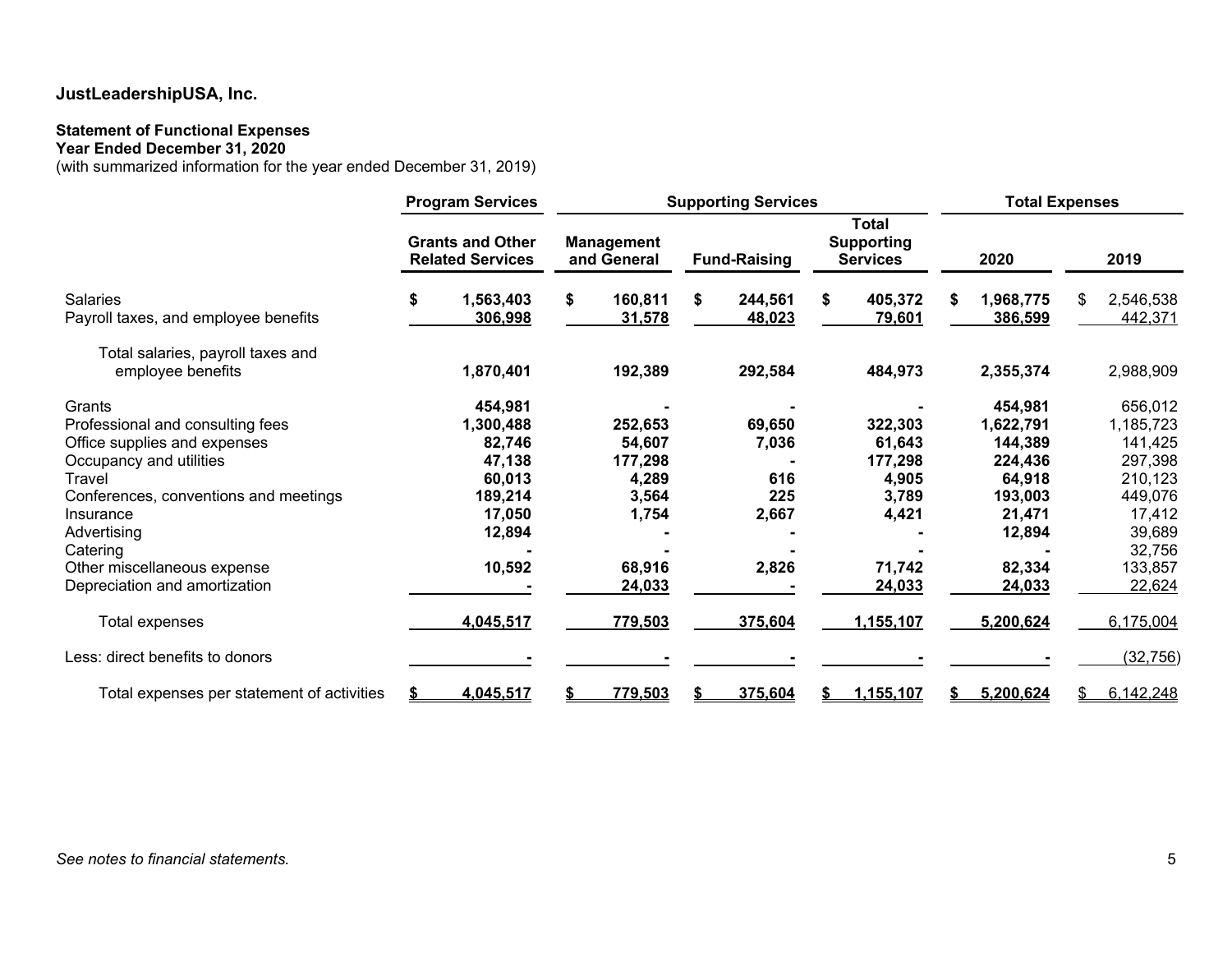#### **Statement of Functional Expenses Year Ended December 31, 2019**

|                                                     | Program<br><b>Services</b>                                   | <b>Supporting Services</b>       |                  |                                                      |              |  |
|-----------------------------------------------------|--------------------------------------------------------------|----------------------------------|------------------|------------------------------------------------------|--------------|--|
|                                                     | <b>Grants and</b><br><b>Other Related</b><br><b>Services</b> | <b>Management</b><br>and General | Fund-<br>Raising | <b>Total</b><br><b>Supporting</b><br><b>Services</b> | <b>Total</b> |  |
| Salaries:                                           | 2,017,592<br>\$                                              | 302,245<br>\$                    | 226,701<br>\$.   | 528,946<br>\$                                        | \$2,546,538  |  |
| Payroll taxes and employee benefits                 | 350,438                                                      | 51,709                           | 40,224           | 91,933                                               | 442,371      |  |
| Total salaries, payroll taxes and employee benefits | 2,368,030                                                    | 353,954                          | 266,925          | 620,879                                              | 2,988,909    |  |
| Grants                                              | 656,012                                                      |                                  |                  |                                                      | 656,012      |  |
| Professional and consulting fees                    | 764,381                                                      | 417,654                          | 3,688            | 421,342                                              | 1,185,723    |  |
| Office supplies and expenses                        | 70,328                                                       | 63,358                           | 7,739            | 71,097                                               | 141,425      |  |
| Occupancy and utilities                             | 123,353                                                      | 174,045                          |                  | 174,045                                              | 297,398      |  |
| Travel                                              | 186,489                                                      | 17,094                           | 6,540            | 23,634                                               | 210,123      |  |
| Conferences, conventions and meetings               | 423,268                                                      | 16,650                           | 9,158            | 25,808                                               | 449,076      |  |
| Insurance                                           | 13,811                                                       | 2,037                            | 1,564            | 3,601                                                | 17,412       |  |
| Advertising                                         | 30,181                                                       | 9,508                            |                  | 9,508                                                | 39,689       |  |
| Catering                                            |                                                              |                                  | 32,756           | 32,756                                               | 32,756       |  |
| Administrative expenses                             | 47,251                                                       | 84,395                           | 2,211            | 86,606                                               | 133,857      |  |
| <b>Bad debts</b>                                    |                                                              |                                  |                  |                                                      |              |  |
| Depreciation and amortization                       |                                                              | 22,624                           |                  | 22,624                                               | 22,624       |  |
| Total expenses                                      | 4,683,104                                                    | 1,161,319                        | 330,581          | 1,491,900                                            | 6,175,004    |  |
| Less: direct benefits to donors                     |                                                              |                                  | (32, 756)        | (32, 756)                                            | (32, 756)    |  |
| Total expenses per statement of activities          | 4,683,104<br>\$                                              | 1,161,319<br>\$                  | 297,825<br>\$    | \$1,459,144                                          | \$6,142,248  |  |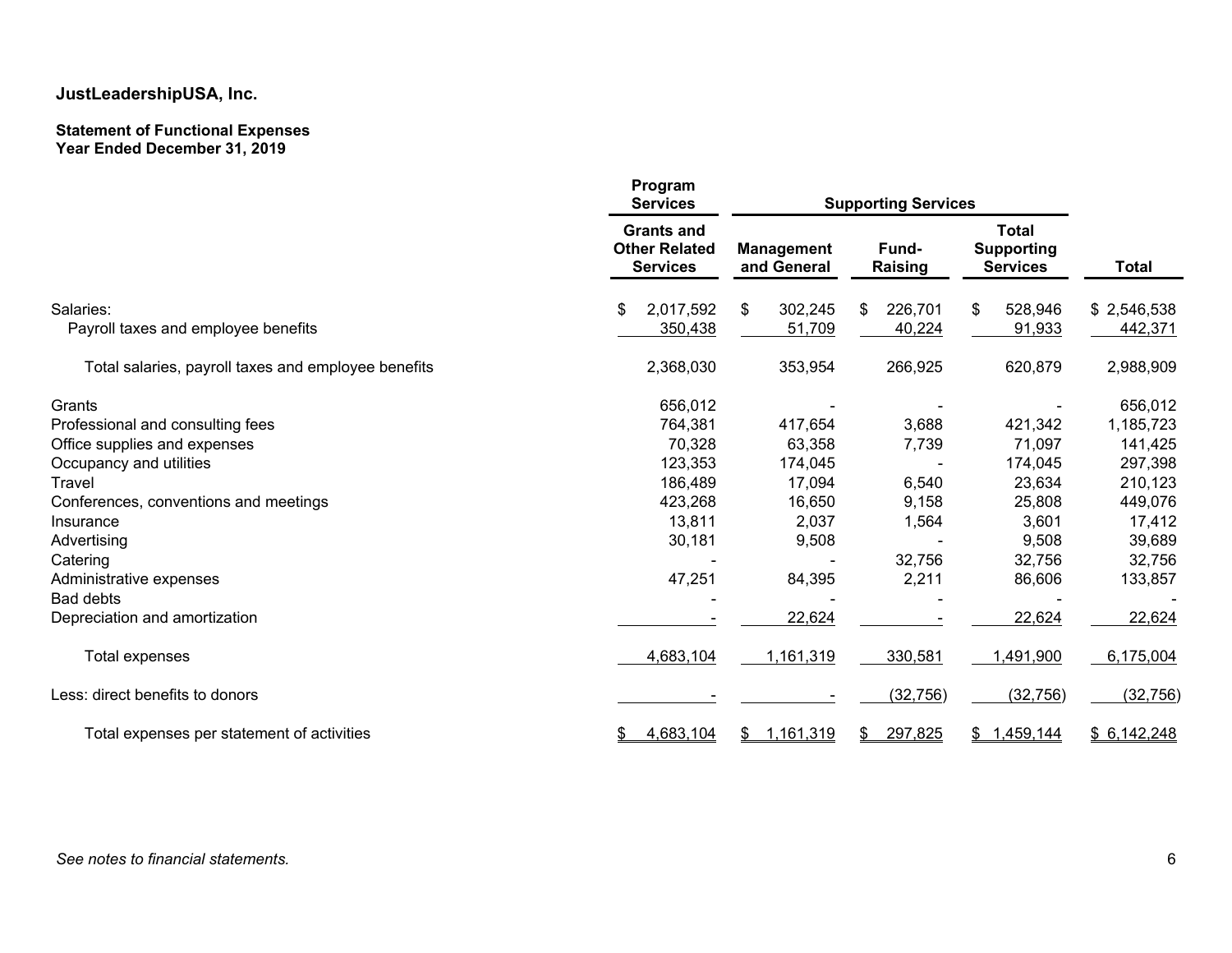# **Statements of Cash Flows**

|                                                           | Year Ended December 31, |             |          |               |
|-----------------------------------------------------------|-------------------------|-------------|----------|---------------|
|                                                           |                         | 2020        |          | 2019          |
| <b>Cash flows from operating activities:</b>              |                         |             |          |               |
| Change in net assets                                      | S                       | (2,945,802) | \$       | (2,546,381)   |
| Adjustments to reconcile change in net assets to net cash |                         |             |          |               |
| (used in) provided by operating activities:               |                         |             |          |               |
| Depreciation and amortization                             |                         | 24,033      |          | 22,624        |
| Gain on disposal of property and equipment                |                         | (25)        |          |               |
| Realized losses (gains) on investments                    |                         | 123,711     |          | (5,033)       |
| Unrealized losses (gains) on investments                  |                         | 8,096       |          | (14, 120)     |
| Changes in:                                               |                         |             |          |               |
| Contributions receivable, net                             |                         | (118, 918)  |          | 3,976,795     |
| Other receivables                                         |                         |             |          |               |
|                                                           |                         | 59,458      |          | (150,000)     |
| Prepaid expenses and other assets                         |                         | 7,683       |          | (8,576)       |
| Accounts payable and other liabilities                    |                         | 103,427     |          | (77, 484)     |
| Grants payable                                            |                         | (18, 750)   |          | (47,098)      |
| Deferred rent obligation                                  |                         | (9,831)     |          | 19,194        |
| Funds received in advance                                 |                         | 411,725     |          |               |
| Net cash (used in) provided by operating activities       |                         | (2,355,193) |          | 1,169,921     |
| Cash flows from investing activities:                     |                         |             |          |               |
| Proceeds from sales of investments                        |                         | 6,663,428   |          | 3,371,000     |
| Purchases of investments                                  |                         | (31, 995)   |          | (4, 108, 008) |
| Proceeds from sale of property and equipment              |                         | 3,027       |          |               |
| Purchases of property and equipment                       |                         |             |          | (62, 104)     |
|                                                           |                         |             |          |               |
| Net cash provided by (used in) investing activities       |                         | 6,634,460   |          | (799, 112)    |
| <b>Cash flows from financing activities:</b>              |                         |             |          |               |
| Proceeds from Payroll Protection Program Ioan payable     |                         | 923,862     |          |               |
| Net cash provided by financing activities                 |                         | 923,862     |          |               |
| Change in cash and cash equivalents                       |                         | 5,203,129   |          | 370,809       |
| Cash and cash equivalents, beginning of year              |                         | 739,376     |          | 368,567       |
| Cash and cash equivalents, end of year                    |                         | 5,942,505   | \$       | 739,376       |
| Supplemental disclosure of cash flow information:         |                         |             |          |               |
| Unrelated business income taxes paid                      |                         |             |          | 3,000         |
| In-kind donation of goods and services                    | \$                      | 22.050      | \$<br>\$ | 245,885       |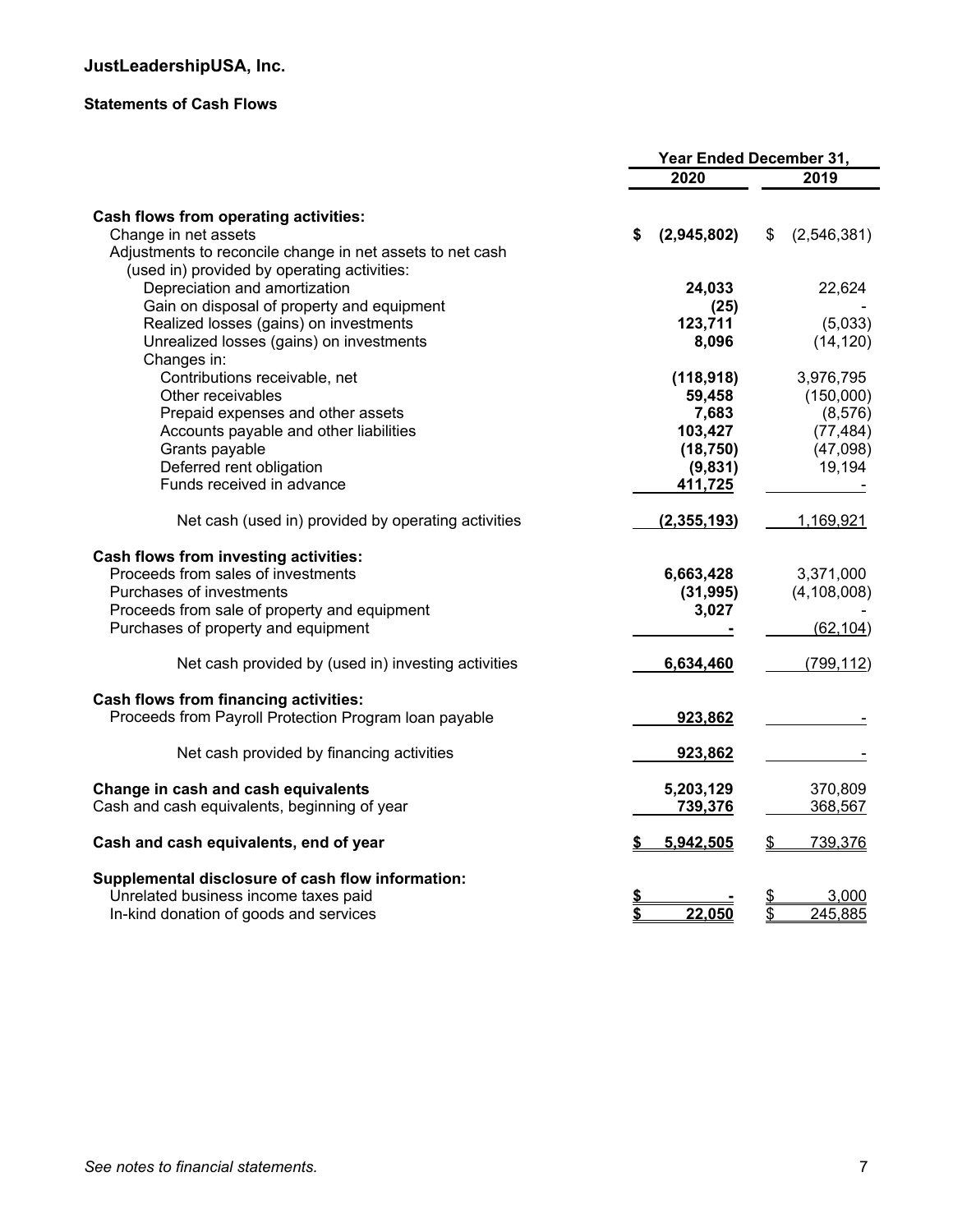**Notes to Financial Statements December 31, 2020 and 2019** 

# **NOTE A - THE ORGANIZATION AND SUMMARY OF SIGNIFICANT ACCOUNTING POLICIES**

# **[1] JLUSA:**

JustLeadershipUSA, Inc. ("JLUSA") was incorporated in the State of Delaware on September 17, 2013 as a not-for-profit organization and began full-time operations on October 1, 2015. JLUSA is dedicated to reducing crime and cutting the U.S. prison population in half by 2030. JLUSA empowers people most affected by incarceration to drive policy reform. JLUSA is exempt from federal income taxes under Section 501(c)(3) of the Internal Revenue Code (the "Code"). It is also exempt from state and local taxes under comparable laws. JLUSA is supported primarily by contributions.

At December 31, 2020 and 2019, JLUSA had a decrease in net assets of approximately \$2,946,000 and \$2,546,000, respectively, which mainly resulted from programmatic expenses incurred related to the use of prior years' multi-year contribution receivables. In May 2021, JLUSA received notification that the SBA had forgiven Paycheck Protection Program ("PPP") Loan of \$915,152 which reduced the deficit noted above subsequent to December 31, 2020. Accordingly, JLUSA's Board of Directors and management have been continuously considering various long-term strategies to ensure the continued operations of JLUSA. As a result, the management team implemented a number of restructuring initiatives, designed to improve cash flows and to strengthen the statements of financial positions.

# **[2] Basis of accounting:**

The financial statements of JLUSA have been prepared using the accrual basis of accounting and conform to accounting principles generally accepted in the United States of America ("U.S. GAAP"), as applicable to notfor-profit organizations.

#### **[3] Use of estimates:**

The preparation of financial statements in conformity with U.S. GAAP requires management to make estimates and assumptions that affect the reported amounts of assets, liabilities, public support and revenue and expenses, as well as the disclosure of contingent assets and liabilities. Actual results could differ from those estimates.

# **[4] Cash and cash equivalents:**

JLUSA considers all highly liquid investments with an original maturity of three months or less when purchased to be cash equivalents.

# **[5] Investments:**

JLUSA's investments in fixed income mutual funds have been reported at their fair values as of year-end. During 2020, JLUSA fully redeemed its fixed income mutual funds.

Investment transactions are recorded on a trade-date basis. Realized gains and losses on investments sold and unrealized appreciation and depreciation on investments held are reported in the statements of activities as increases or decreases in net assets without donor restrictions, unless their use is restricted through donor stipulation. Realized gains and losses on investments are determined by comparison of the cost at the time of acquisition to proceeds at the time of disposition. Unrealized gains and losses on investments are determined by comparing the investment's cost to the fair value at the end of each year. The earnings from dividends and interest are recognized when earned. Investment expenses are embedded within mutual fund transactions.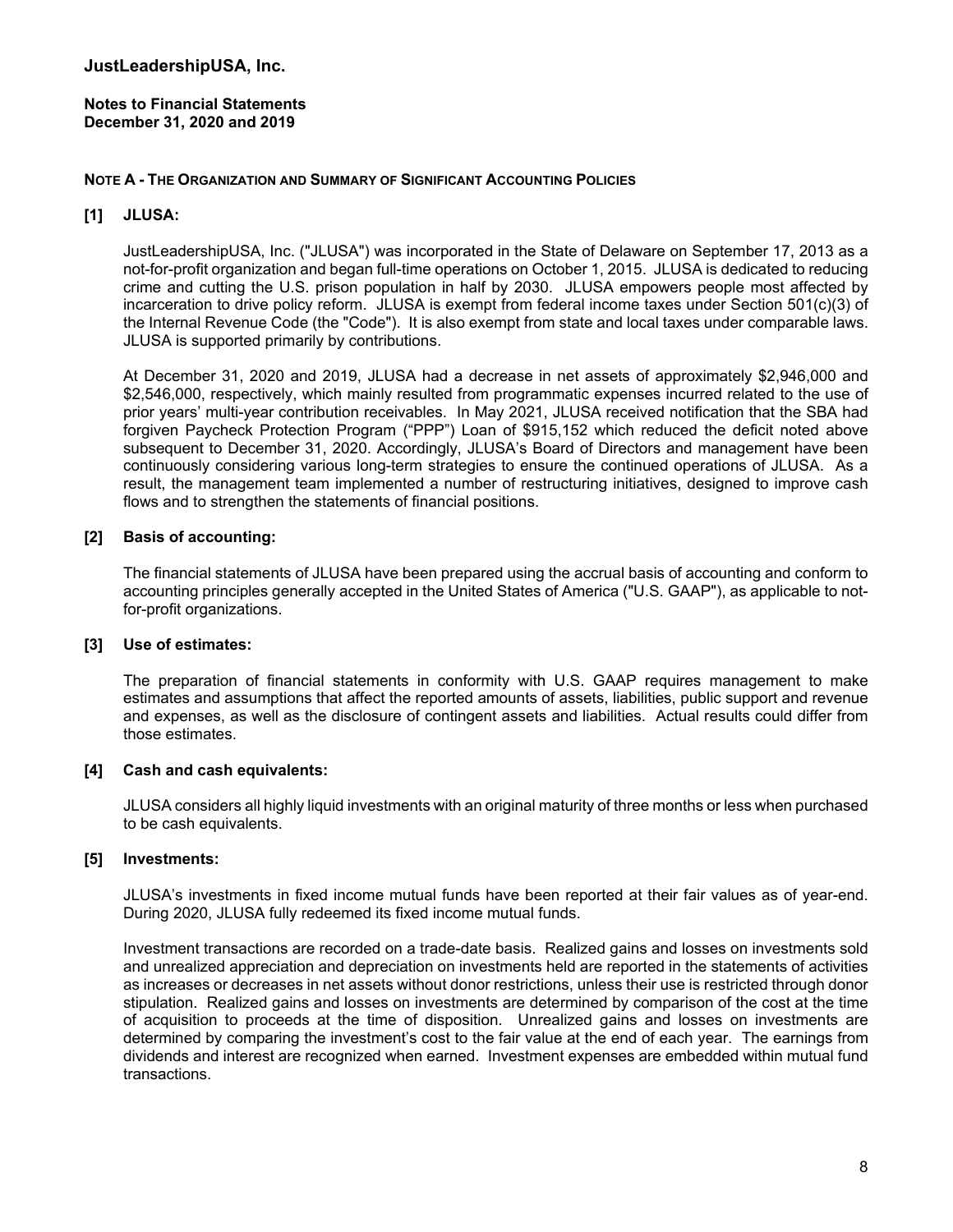**Notes to Financial Statements December 31, 2020 and 2019** 

# **NOTE A - THE ORGANIZATION AND SUMMARY OF SIGNIFICANT ACCOUNTING POLICIES (CONTINUED)**

#### **[6] Property and equipment:**

Property and equipment are reported at their original costs at dates of acquisition, or, if contributed, at their fair values at the dates of donation, net of accumulated depreciation and amortization. JLUSA capitalizes assets with a cost of \$5,000 or more, whereas minor costs for repairs and maintenance are expensed as incurred. Depreciation of equipment and furniture and fixtures is provided using the straight-line method over the estimated useful lives of the assets of five years. Amortization of leasehold improvements is provided using the straight-line method over the remaining lease term, or the useful lives of the improvements, whichever is shorter.

Management evaluates the recoverability of the investment in long-lived assets on an on-going basis and recognizes any impairment in the year of determination. There were no triggering events during 2020 or 2019 requiring management to test for impairment that would require any adjustments to property and equipment. However, it is reasonably possible that relevant conditions could change in the near term and necessitate a change in management's estimate of the recoverability of these assets.

# **[7] Accrued vacation:**

Employees accrue vacation each year based on tenure. JLUSA's employees are entitled to be paid for unused vacation up to eighty hours if they leave the Organization. Accrued vacation is a liability that represents JLUSA's obligation for the cost of unused employee vacation time payable in the event of the employee's departure. Due to COVID-19, during the year, the policy was revised to allow employees to carryover additional days. At December 31, 2020 and 2019, the accrued vacation obligation was approximately \$67,000 and \$38,000, respectively, and was reported as part of accounts payable and accrued expenses in the statements of financial position.

# **[8] Deferred rent obligation:**

For financial reporting purposes, the aggregate minimum rent expenses is recognized using the straight-line method over the term of the lease. The accumulative difference between rent expenses incurred by JLUSA and the rental amounts actually paid, which is attributable to scheduled rent increases, is reported as deferred rent obligation in the accompanying statements of financial position. Deferred rent for 2020 and 2019 was approximately \$9,000 and \$19,000, respectively.

#### **[9] Paycheck Protection Program loan payable:**

On March 27, 2020, Congress enacted the Coronavirus Aid, Relief, and Economic Security Act ("CARES Act"). The Paycheck Protection Program ("PPP") established by the CARES Act, implemented by the U.S. Small Business Administration ("SBA"), provides businesses, including certain not-for-profit organizations, with funds to pay payroll and other costs during the coronavirus ("COVID-19") outbreak.

There are two acceptable methods for accounting for the PPP proceeds received under the CARES Act. Entities can elect to treat the funds as a loan or as a conditional contribution.

During 2020, JLUSA applied for and received a PPP loan. JLUSA elected to record the PPP funds received as a loan under the Financial Accounting Standards Board's (the "FASB") Accounting Standards Codification ("ASC") 470 Debt. JLUSA is in the process of applying for loan forgiveness, which will be recognized when the application is formally approved by the bank and the SBA. (see Note H)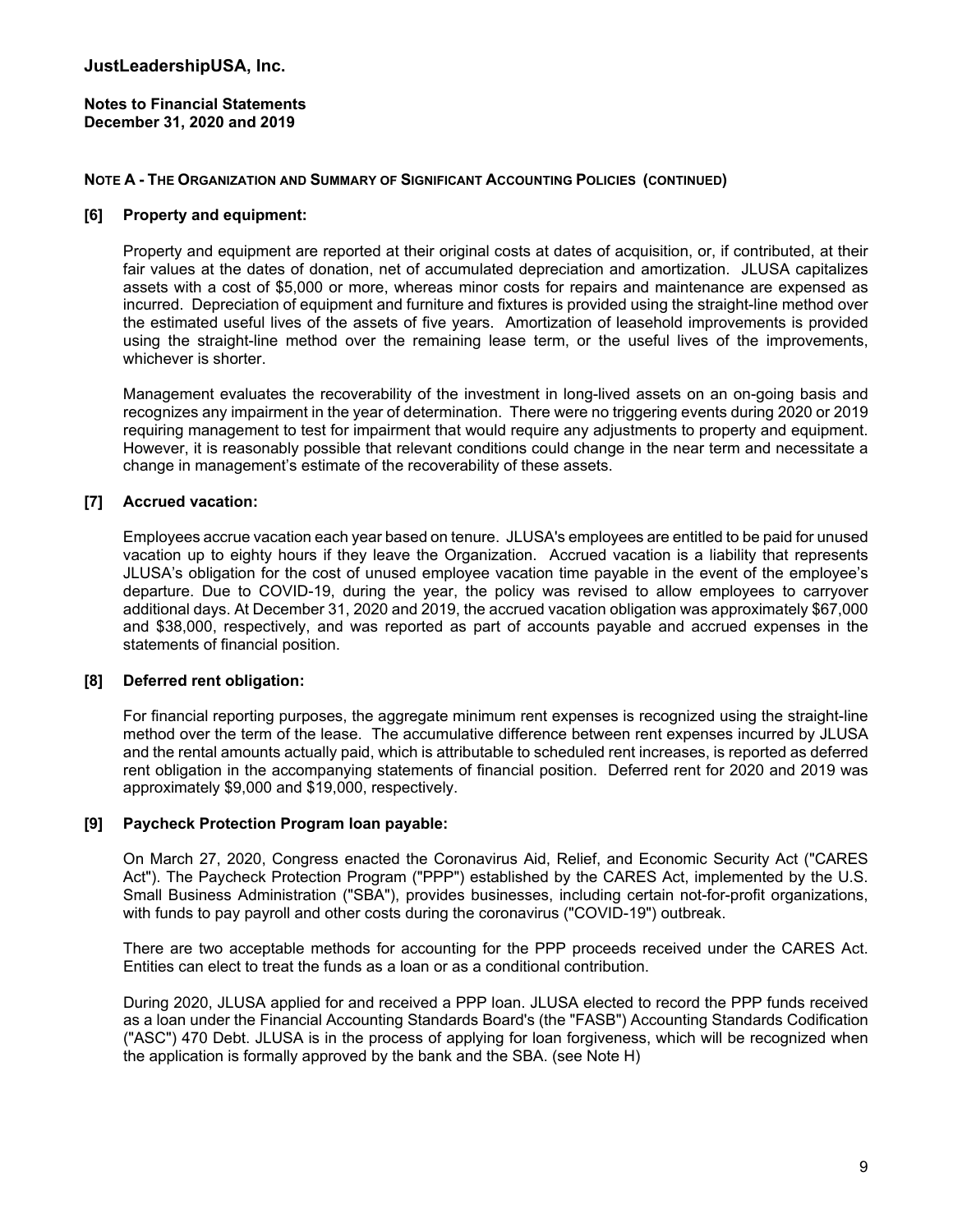**Notes to Financial Statements December 31, 2020 and 2019** 

# **NOTE A - THE ORGANIZATION AND SUMMARY OF SIGNIFICANT ACCOUNTING POLICIES (CONTINUED)**

# **[10] Net assets:**

*(i) Net assets without donor restrictions:* 

Net assets without donor restrictions represent those resources that are not subject to donor restrictions and are available for current operations.

*(ii) Net assets with donor restrictions:* 

Net assets with donor restrictions represent those resources that have been restricted by donors for specific purposes and/or a specific period of time. When a donor restriction expires, that is, when a stipulated time restriction ends or a purpose restriction is accomplished, net assets with donor restrictions are reclassified as net assets without donor restrictions and are reported in the statements of activities as net assets released from restriction. Contributions with donor restrictions, the requirements of which are met in the year of donation, are reported as net assets without donor restrictions.

# **[11] Revenue recognition:**

# *(i) Contributions, grants, and pledges:*

Contributions and grants are recognized as revenue upon the receipt of cash, other assets or of unconditional pledges and are considered without donor restrictions, unless specifically restricted for purpose or time by the donor. Contributions and grants to be received over periods longer than a single year are discounted at an interest rate commensurate with the risk involved. Conditional contributions and grants, such as government contract reimbursement grants and other similar funding are recorded when the conditions have been met. Amounts received in advance of JLUSA having met a donor's condition or other necessary events taking place are recorded in the statements of financial position as funds received in advance. Management annually assesses the collectability of the pledges and provides for an allowance, when necessary, using management's estimate of potential defaults.

*(ii) In-kind donations:* 

For recognition of donated services in JLUSA's financial statements, such services must: (i) create or enhance non-financial assets; and (ii) typically need to be acquired if not provided by donation. Additionally, recognition of donated services must: (i) require a specialized skill, and (ii) be provided by individuals possessing these skills.

During 2019, JLUSA received donated goods, which were recognized as without donor restrictions, as there were no donor restrictions placed on the goods. Donated goods were either utilized by JLUSA for its programs or monetized, depending on the nature of the asset.

Donated goods and services are recorded as support at their estimated fair values at the dates of donation and were reported as both contributions and offsetting expenses in the statements of activities.

*(iii) Special events:* 

Gross proceeds paid by attendees at special events held as fundraising activities represents contribution revenue, as well as the payment of the direct costs of the benefits received by the attendee, referred to as "direct benefits to donors". Special-event income is reported net of the direct benefits to donors. Special-event revenues, other than contributions, applicable to a future year, are recognized as revenue in the year a special event takes place.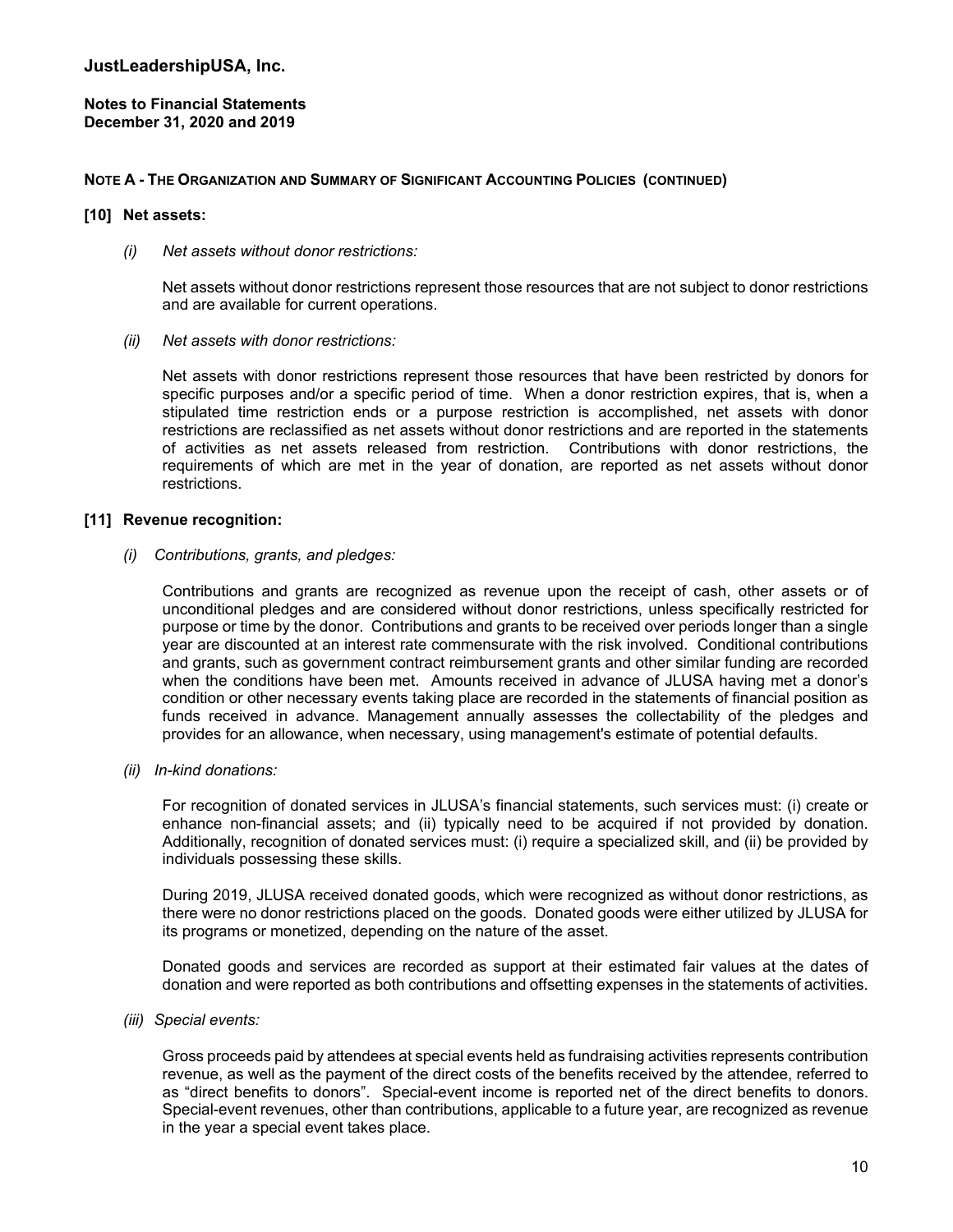# **Notes to Financial Statements December 31, 2020 and 2019**

# **NOTE A - THE ORGANIZATION AND SUMMARY OF SIGNIFICANT ACCOUNTING POLICIES (CONTINUED)**

# **[12] Functional allocation of expenses:**

The costs of providing JLUSA's program and supporting services are reported on a natural and functional basis in the statements of functional expenses. Accordingly, costs that are directly attributable to a specific functional area of JLUSA are reported as an expense to the appropriate program or supporting service. Natural expenses attributable to more than one functional expense category have been allocated among the program and supporting services based on the full-time employee equivalent method, percent of time spent by employees, or square footage, as applicable. Accordingly, salaries and benefits have been allocated based on time and effort, whereas occupancy, office supplies and expenses, insurance, depreciation and amortization were allocated based on square footage.

# **[13] Grants and awards:**

Unconditional grants and awards are recognized as expenses in the financial statements at the time of approval. Unconditional grants and awards approved, but not yet paid are recognized as grants payable at each year-end. All amounts reported as grants payable at each year-end are payable within twelve months. JLUSA does not make multi-year grants. At December 31, 2020 and 2019, grants payable amounted to approximately \$50,000 and \$69,000, respectively.

# **[14] Income taxes:**

JLUSA is subject to the provisions of the FASB's ASC Topic 740, Income Taxes, as it relates to accounting and reporting for uncertainty in income taxes. Because of JLUSA's general tax-exempt status, management believes ASC Topic 740 has not had, and is not expected to have, a material impact on JLUSA's financial statements.

# **[15] Adoption of accounting principle:**

In June 2018, the FASB issued Accounting Standards Update ("ASU") 2018-08, Clarifying the Scope and the Accounting Guidance for Contributions Received and Contributions Made (Topic 958). ASU 2018-08 clarified and improved guidance concerning: 1) evaluating whether a transaction should be accounted for as an exchange transaction or as a contribution; and 2) determining whether a contribution received is conditional. ASU 2018-08 should be applied on a modified prospective basis. The standard is effective for years beginning after December 15, 2018 for entities receiving resources, and accordingly, JLUSA adopted the resource recipient section of the standard for its year ended December 31, 2019. For entities providing resources, the standard is effective for years beginning after December 15, 2019, and accordingly, JLUSA adopted the resource provider section of the standard for its year ended December 31, 2020. Analysis of this standard resulted in no significant changes in JLUSA's financial statements.

# **[16] Upcoming accounting pronouncements:**

*(i) Leases:* 

In February 2016, the FASB issued ASU 2016-02, *Leases* (Topic 842), as amended, which supersedes the current leasing guidance and upon adoption, will require lessees to recognize right-of-use assets and lease liabilities on the statements of financial position for all leases with terms longer than 12 months. Leases will be classified as either finance or operating, with classification affecting the pattern of expense recognition in the statement of activities. Leases with a term of 12 months or less will be accounted for similar to existing guidance for operating leases today. The new standard is effective for JLUSA for the annual period beginning after December 15, 2021. Upon the adoption of the guidance, operating leases are capitalized on the statements of financial position at the present value of lease payments. The statements of financial position amount recorded for existing leases at the date of adoption of ASU 2016-02 will be calculated using the applicable incremental borrowing rate at the date of adoption. The impact on JLUSA's financial statements is currently being evaluated.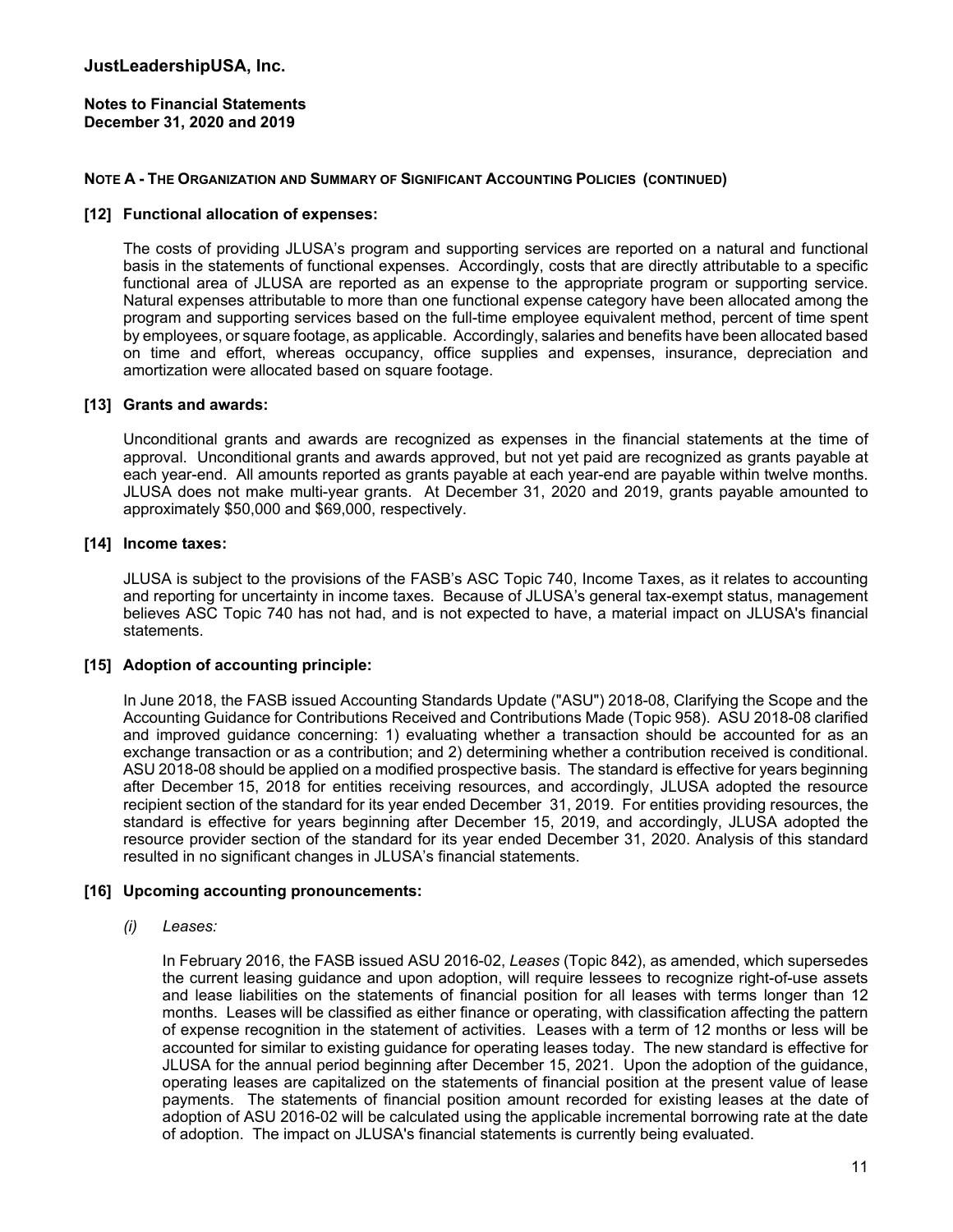**Notes to Financial Statements December 31, 2020 and 2019** 

#### **NOTE A - THE ORGANIZATION AND SUMMARY OF SIGNIFICANT ACCOUNTING POLICIES (CONTINUED)**

#### **[16] Upcoming accounting pronouncements: (continued)**

*(ii) Contributed nonfinancial assets:* 

In September 2020, the FASB issued ASU 2020-07, *Not-for-Profit Entities* (Topic 958): *Presentation and Disclosures by Not-for-Profit Entities for Contributed Nonfinancial Assets,* intended to improve transparency in the reporting of contributed nonfinancial assets, also known as gifts-in-kind, for not-forprofit organizations. The ASU requires a not-for-profit organization to present contributed nonfinancial assets as a separate line item in the statement of activities, apart from contributions of cash or other financial assets. For each category of contributed nonfinancial assets recognized, the not-for-profit organization will need to disclose: (i) qualitative information about whether the contributed nonfinancial assets were either monetized or utilized during the reporting period. If utilized, a description of the programs or other activities in which those assets were used; (ii) the not-for-profit's policy (if any) about monetizing rather than utilizing contributed nonfinancial assets; (iii) a description of any donor-imposed restrictions associated with the contributed nonfinancial assets; (iv) the valuation techniques and inputs used to arrive at a fair value measure, in accordance with the requirements in Topic 820, *Fair Value Measurement*, at initial recognition; and (v) the principal market (or most advantageous market) used to arrive at a fair value measure, if it is a market in which the recipient entity is prohibited by a donorimposed restriction from selling or using the contributed nonfinancial assets. The amendments in this ASU will be applied on a retrospective basis and are effective for annual reporting periods beginning after June 15, 2021. Management is in the process of assessing the impact of this ASU on the financial statements.

#### **[17] Subsequent events:**

JLUSA evaluated subsequent events through November 23, 2021, the date on which the financial statements were available to be issued.

#### **NOTE B - CONTRIBUTIONS RECEIVABLE**

At each year-end, contributions receivable consisted of the following:

|                                                                                                      | December 31, |                    |    |                    |
|------------------------------------------------------------------------------------------------------|--------------|--------------------|----|--------------------|
|                                                                                                      |              | 2020               |    | 2019               |
| Less than one year<br>One to five years                                                              | \$           | 956,723<br>200,000 | \$ | 505,025<br>545,000 |
|                                                                                                      |              | 1,156,723          |    | 1,050,025          |
| Reduction of pledges due in excess of one year to<br>present value, at discount rate ranging from of |              |                    |    |                    |
| 1.86% - 1.93%                                                                                        |              | (7,502)            |    | <u>19,722)</u>     |
|                                                                                                      |              | 149.2              |    | .030.303           |

Based on prior experience, management expects the receivables to be fully collectible, and accordingly, no allowance for doubtful amounts has been established.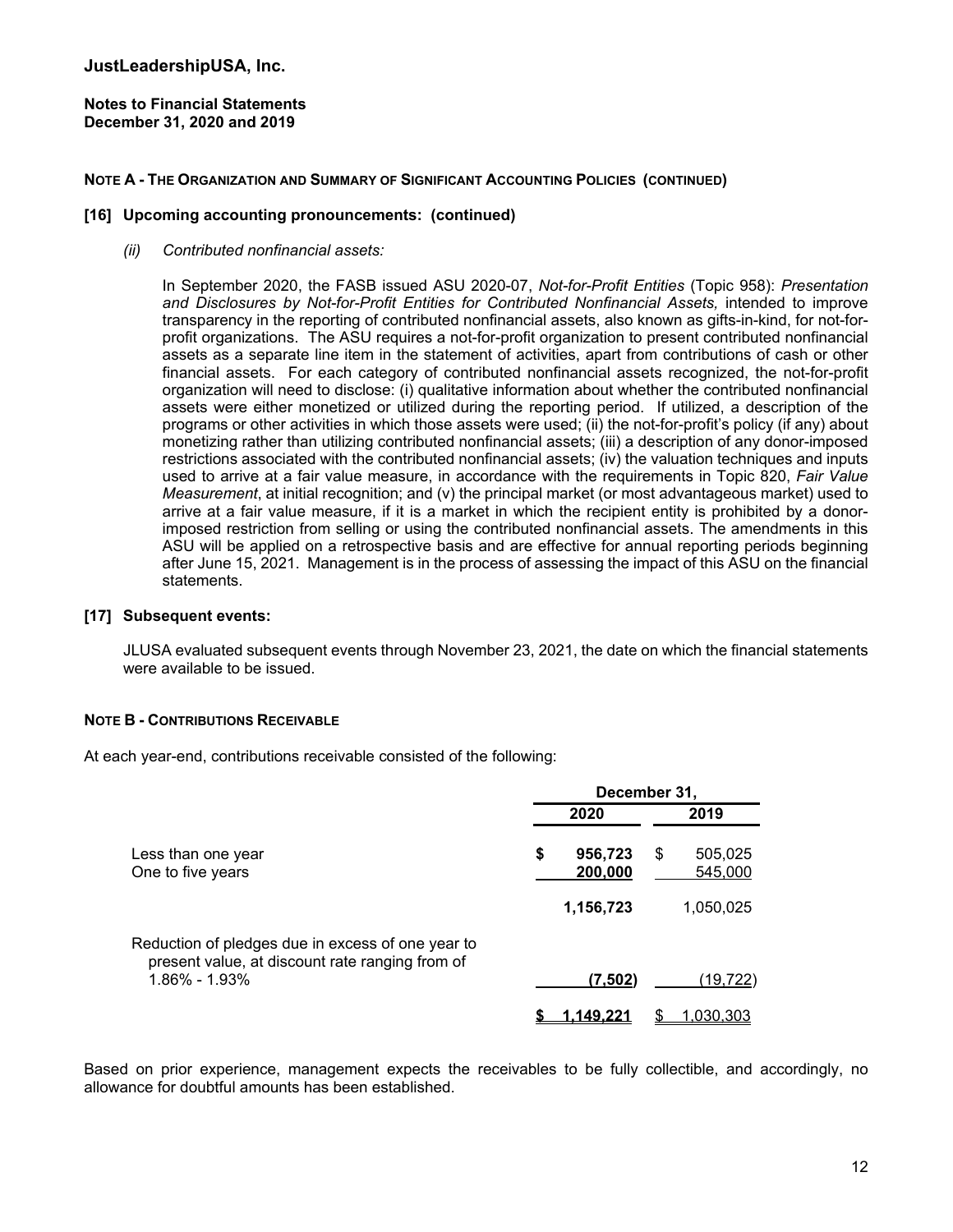#### **Notes to Financial Statements December 31, 2020 and 2019**

# **NOTE C - CONDITIONAL FUNDING**

During 2020, JLUSA received a commitment of funding of \$1 million for a period of eighteen months ending September 30, 2021 from American Institutes for Research ("AIR") funded by the Bureau of Justice Assistance-U.S. Department of Justice ("BJA") for the BJA reentry Training and Technical Assistance ("TTA") Center program. The funding is conditional upon JLUSA's submission and AIR's approval of certain expenses in compliance with the rules and regulations of the Office of Management and Budget ("OMB"). At December 31, 2020, JLUSA recognized approximately \$338,000 of revenue under this agreement. The balance of the funding will be recorded as revenue as JLUSA meets the conditions of the agreement. Funds received in advance for which the conditions have not yet been satisfied totaled \$411,725 and are reported in the accompanying statements of financial position.

In 2019, JLUSA received a commitment of funding of \$470,000 from an unrelated organization to be paid over a two-year period. The grant is in support of the participation of individuals directly affected by the criminal justice system as reform partners in the Safety and Justice Challenge. Upon JLUSA's Board resolution approving the agreement, approximately \$118,000 was received by JLUSA. The remainder of the funding is conditional upon JLUSA meeting certain milestone provisions prior to receiving the next payment. As of December 31, 2020, a balance of approximately \$352,000 remained conditional. The balance of the funding will be recorded as revenue as JLUSA meets the conditions of the grant.

# **NOTE D - INVESTMENTS**

At each year-end, investments, consisted of the following:

|                           | December 31,      |                |                   |              |  |  |
|---------------------------|-------------------|----------------|-------------------|--------------|--|--|
|                           | 2020              |                |                   | 2019         |  |  |
|                           | <b>Fair Value</b> | Cost           | <b>Fair Value</b> | Cost         |  |  |
| Fixed income mutual funds | $\blacksquare$    | $\blacksquare$ | 6,763,240         | \$ 6,755,144 |  |  |
|                           |                   | $\sim$ $\sim$  | \$6,763,240       | \$6,755,144  |  |  |

During each year-end, net investment earnings consisted of the following:

|                                                                                | Year Ended December 31, |                                 |   |                            |
|--------------------------------------------------------------------------------|-------------------------|---------------------------------|---|----------------------------|
|                                                                                |                         | 2020                            |   | 2019                       |
| Interest and dividends<br>Realized (losses) gains<br>Unrealized (losses) gains | S                       | 40,734<br>(123, 711)<br>(8,096) | S | 108,006<br>5,033<br>14.120 |
|                                                                                |                         | (91.073)                        |   | 127.159                    |

ASC Topic 820, *Fair Value Measurements*, establishes a three-level valuation hierarchy of fair-value measurements. These valuation techniques are based on observable and unobservable inputs. Observable inputs reflect market data obtained from independent sources, while unobservable inputs reflect market assumptions. These two types of inputs create the following fair-value hierarchy:

Level 1: Valuations are based on observable inputs that reflect quoted market prices in active markets for identical investments, at the reporting date.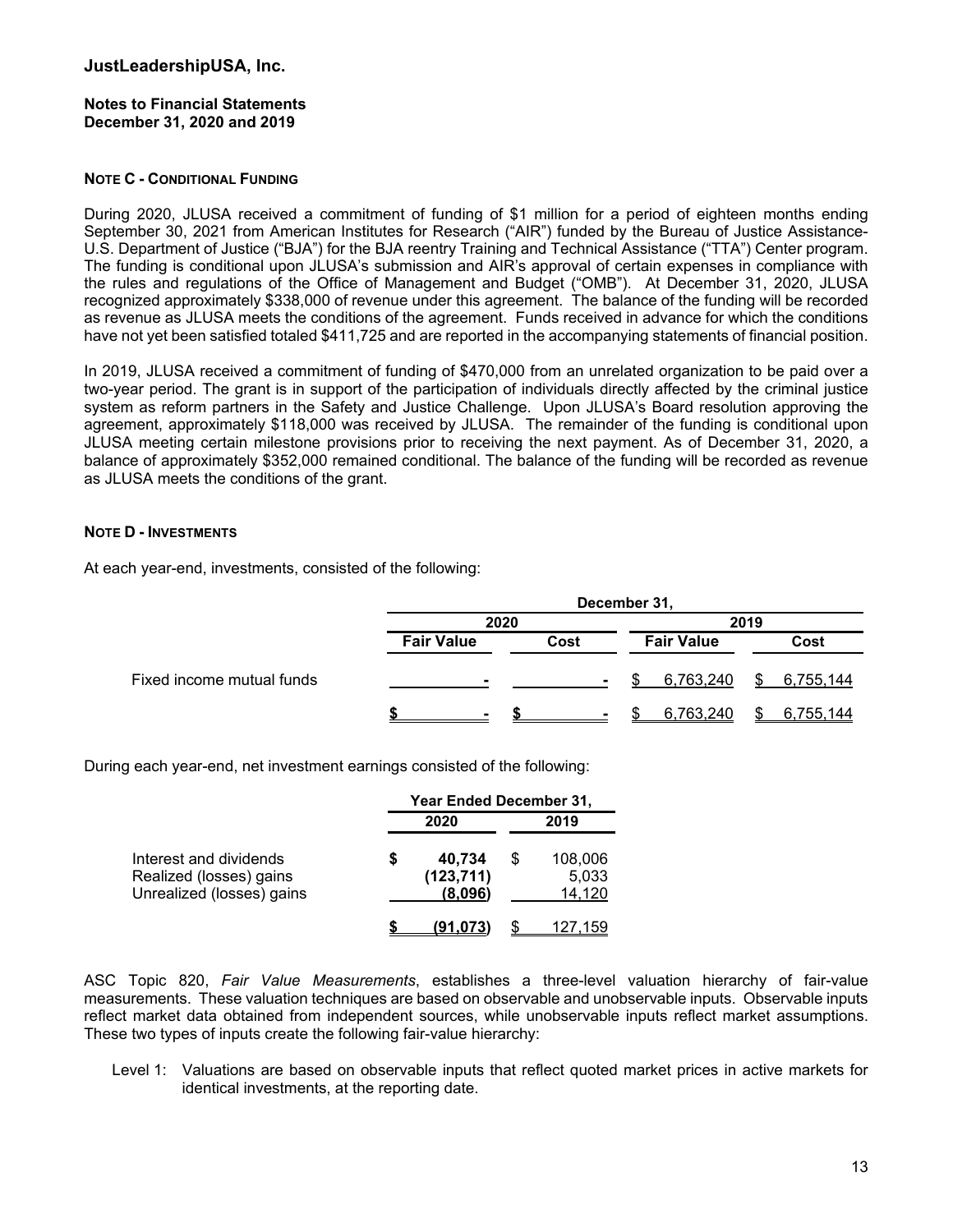# **Notes to Financial Statements December 31, 2020 and 2019**

#### **NOTE D - INVESTMENTS (CONTINUED)**

- Level 2: Valuations are based on: (i) quoted prices for similar investments in active markets; or (ii) quoted prices for identical or similar investments in markets that are not active; or (iii) pricing inputs other than quoted prices that are directly or indirectly observable at the reporting date.
- Level 3: Valuations are based on pricing inputs that are unobservable and include situations where: (i) there is little, if any, market activity for the investments; or (ii) the investments cannot be independently valued.

The availability of market data is monitored to assess the appropriate classification of financial instruments within the fair-value hierarchy. Changes in economic conditions or valuation techniques may require the transfer of financial instruments from one level to another. In such instances, the transfer is reported at the beginning of the reporting period.

During 2019, JLUSA's investments were all considered to be Level 1 within the fair-value hierarchy.

# **NOTE E - PROPERTY AND EQUIPMENT**

At each year-end, property and equipment consisted of the following:

|                                                         | December 31, |                     |    |                     |
|---------------------------------------------------------|--------------|---------------------|----|---------------------|
|                                                         |              | 2020                |    | 2019                |
| <b>Furniture and fixtures</b><br>Leasehold improvements | \$           | 105,250<br>37,814   | \$ | 110,408<br>37,814   |
| Less: accumulated depreciation and amortization         |              | 143,064<br>(59,647) |    | 148,222<br>(37,770) |
|                                                         |              | <u>83.411</u>       |    | 110.452             |

During 2020, JLUSA sold furniture and fixtures that were no longer in use to an unrelated party, in the amount of approximately \$3,000, which resulted in a gain on disposal of approximately \$25.

# **NOTE F - NET ASSETS WITH DONOR RESTRICTIONS**

At each year-end, net assets with donor restrictions consisted of the following restrictions:

|                                                                                   | December 31,                    |                        |  |  |
|-----------------------------------------------------------------------------------|---------------------------------|------------------------|--|--|
|                                                                                   | 2020                            | 2019                   |  |  |
| Program:<br>Jail closure campaigns<br>COVID-19 response<br>Leadership development | \$<br>185,358<br>304<br>881,503 | \$4,394,651<br>700,816 |  |  |
| Total program                                                                     | 1,067,165                       | 5,095,467              |  |  |
| Time                                                                              | 851,182                         | 1,472,370              |  |  |
|                                                                                   | <u>1.918.347</u><br>S.          | 6,567,837<br>S         |  |  |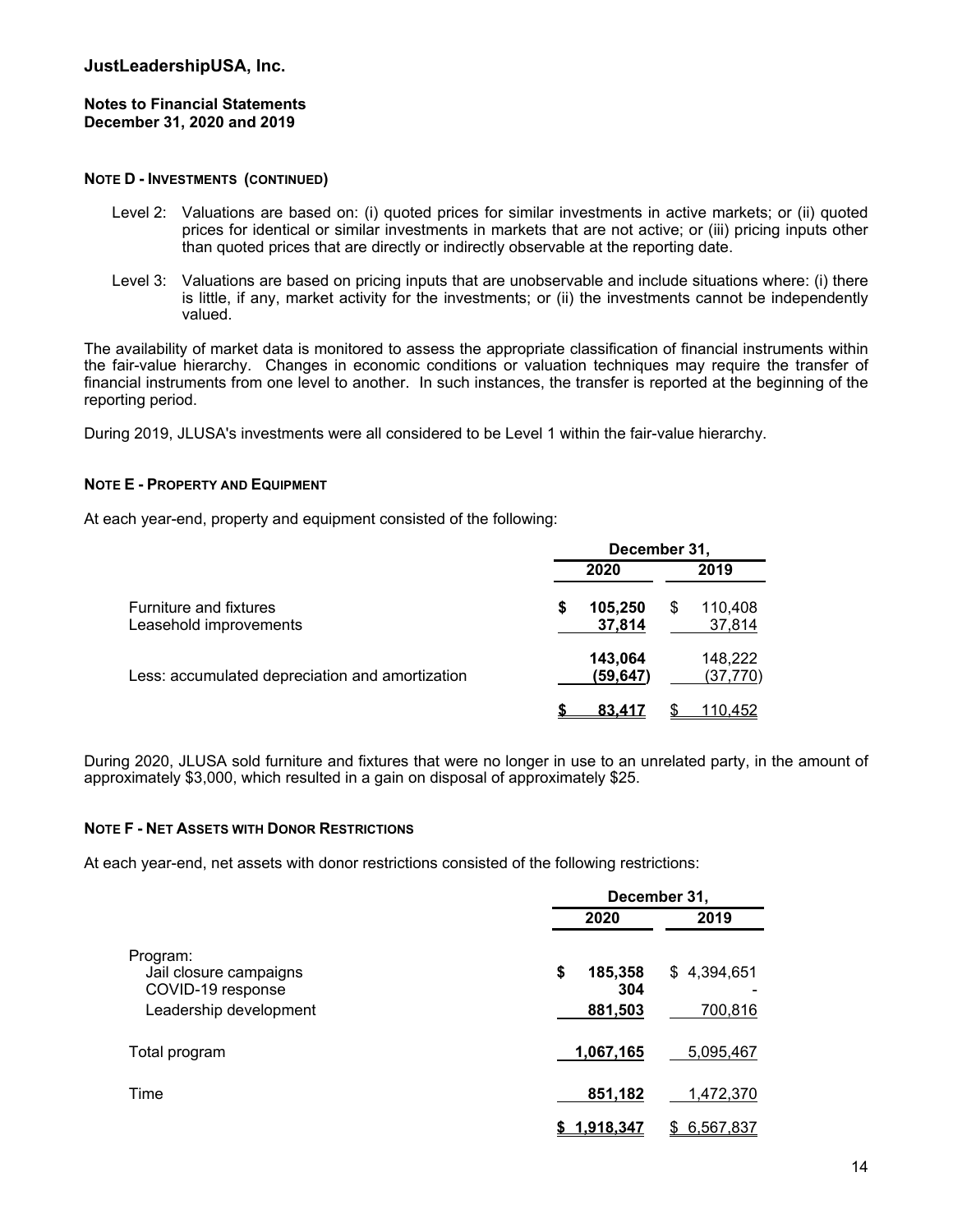# **Notes to Financial Statements December 31, 2020 and 2019**

# **NOTE F - NET ASSETS WITH DONOR RESTRICTIONS (CONTINUED)**

At each year-end, net assets were released from restrictions as follows:

|                                                                                   | December 31,                        |                        |
|-----------------------------------------------------------------------------------|-------------------------------------|------------------------|
|                                                                                   | 2020                                | 2019                   |
| Program:<br>Jail closure campaigns<br>COVID-19 response<br>Leadership development | \$<br>774,818<br>103,196<br>510,811 | \$3,945,132<br>989,838 |
| Total program                                                                     | 1,388,825                           | 49,34,970              |
| Time                                                                              | 796,186                             |                        |
|                                                                                   | 2,185,011                           | 4,934,970              |
| Re-designation of donor intent*                                                   | 3,810,199                           |                        |
|                                                                                   | 5.995.210                           | 4,934,970              |

During 2020, a donor re-designated their prior contributions to JLUSA to net assets without donor restrictions. The net effect of the donations re-designated resulted in \$3,810,199 of previous net assets with donor restrictions to net assets without donor restrictions.

# **NOTE G - RETIREMENT PLANS**

JLUSA has a defined-contribution retirement plan, formed under Section 401(k) of the Code that covers all employees immediately upon employment. JLUSA makes matching contributions equal to the employee's salary deduction contribution, up to a 3% limit of the employee's compensation for the year for 2019 and in 2020 that was increased to 4%. JLUSA's contributions to the plan for 2020 and 2019 were approximately \$32,000 and \$33,000, respectively.

# **NOTE H - PAYCHECK PROTECTION PROGRAM LOAN PAYABLE**

On April 16, 2020, JLUSA received \$923,862 in funds from the PPP and the amount is reported as a PPP loan payable on the statements of financial position as of December 31, 2020. Neither principal nor interest is due for a deferral period, which ends when the SBA remits the loan forgiveness amount to the bank. This loan may be forgiven subject to bank approval in accordance with SBA guidelines. Any outstanding principal of the loan that is not forgiven under the PPP loan program at the end of the deferral period will convert to a term loan with an interest rate of .98%, payable in equal installments of principal and interest over the remaining period until the loan maturity date. The loan matures on April 10, 2022.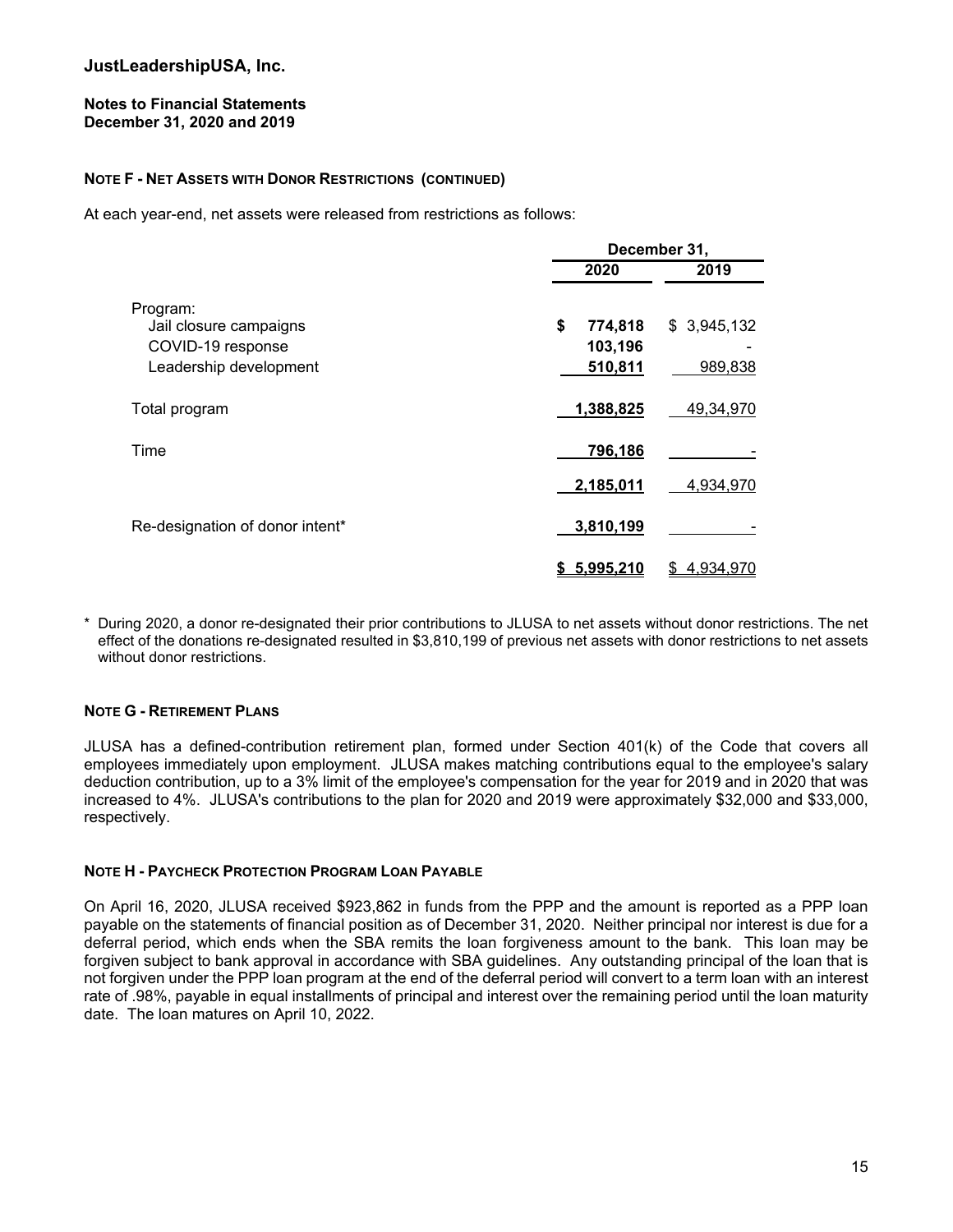# **Notes to Financial Statements December 31, 2020 and 2019**

# **NOTE H - PAYCHECK PROTECTION PROGRAM LOAN PAYABLE (CONTINUED)**

While JLUSA is in the process of applying for forgiveness for the PPP loan, until such time as forgiveness is granted, the scheduled repayment of these loans as of December 31, 2020 is as follows:

| <b>Year Ending</b><br>December 31, |    | Amount             |  |  |
|------------------------------------|----|--------------------|--|--|
| 2021<br>2022                       | S. | 718,559<br>205,303 |  |  |
| Total                              |    | 923.862            |  |  |

Subsequent to December 31, 2020, in May 2021 JLUSA received notification that the SBA had partially forgiven the PPP loan in the amount of \$915,152.

# **NOTE I - COMMITMENTS, CONTINGENCIES, AND OTHER UNCERTAINTY**

# **[1] Leases:**

During May 2016, JLUSA entered into an agreement to lease office space in Manhattan. The lease commenced in August 2016 and expires July 2026. The lease initially required monthly payments of \$7,120 with annual increases of 3% under the terms of the lease. On May 17, 2018, JLUSA extended the lease agreement and expanded the amount of office space, such that the lease now required monthly payments of \$4,619 with annual increases of 3% and expires in December 2027.

During 2018, JLUSA entered into various leases for office space in Milwaukee, WI, Washington, D.C. and Philadelphia. These leases expired as of August 31, 2020 and required monthly payments ranging from \$450 to \$3,150. JLUSA did not renew any of these leases.

At December 31, 2020, the future minimum annual lease payments for the office space in Manhattan are as follows:

| Year       | <b>Amount</b> |  |
|------------|---------------|--|
|            |               |  |
| 2021       | \$<br>155,699 |  |
| 2022       | 160,369       |  |
| 2023       | 165,183       |  |
| 2024       | 170,133       |  |
| 2025       | 175,233       |  |
| Thereafter | 222,000       |  |
|            |               |  |
|            |               |  |

Rent expense related to the office spaces for 2020 and 2019 was approximately \$195,000 and \$277,000, respectively.

# **[2] Contracts:**

In the normal course of business, JLUSA enters into various contracts for professional and other services, which are typically renewable on a year-to-year basis.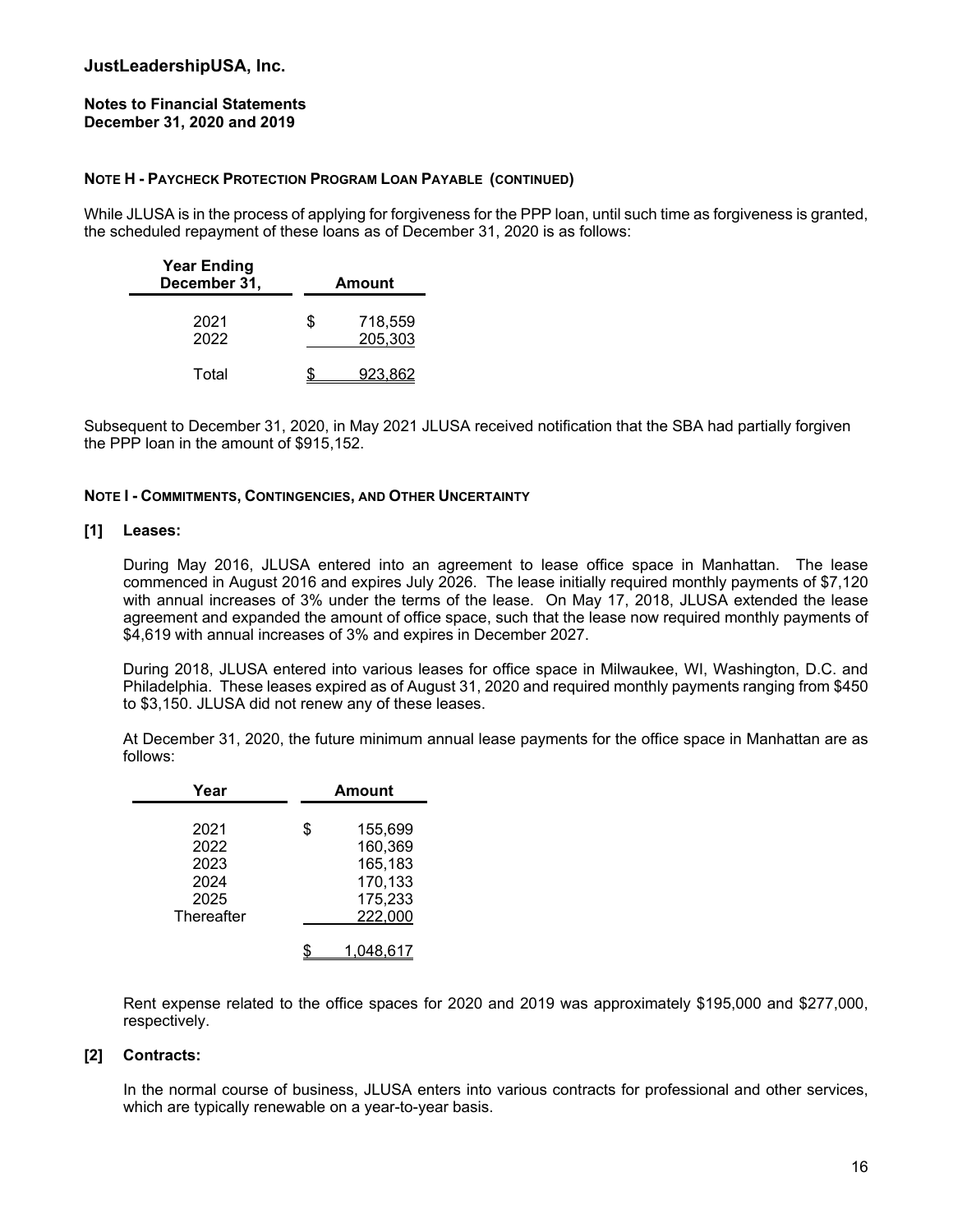**Notes to Financial Statements December 31, 2020 and 2019** 

#### **NOTE I - COMMITMENTS, CONTINGENCIES, AND OTHER UNCERTAINTY (CONTINUED)**

#### **[3] Government funding:**

Government-funded activities are subject to audit by the granting agency. For the year ended December 31, 2020, there were no material obligations outstanding as a result of such an audit, and management believes that no material obligations will result from any future audits of such activities.

# **[4] Other uncertainty:**

The extent of the impact of the coronavirus ("COVID-19") outbreak on the operational and financial performance of JLUSA will depend on continued future developments, including the continued duration and spread of the outbreak and related travel advisories and restrictions. The impact of COVID-19 on overall availability of contributions towards JLUSA's programs and the impact on the financial markets and the overall economy are highly uncertain and cannot be predicted. If contributions towards JLUSA's programs are impacted for an extended period, results of operations may be materially adversely affected.

# **NOTE J - IN-KIND DONATIONS**

During 2020 and 2019, JLUSA received donated legal services related to the negotiation of an employment contract, lease review and other miscellaneous items, as well as photography services. There were no donated goods in 2020. During 2019, JLUSA received donated banners and posters in support of the annual gala in 2019.

During 2020 and 2019, JLUSA received donated goods and services as follows:

|                                                                                 | <b>Year Ended</b><br>December 31, |        |    |                |
|---------------------------------------------------------------------------------|-----------------------------------|--------|----|----------------|
|                                                                                 | 2020                              |        |    | 2019           |
| Donated goods – banners and posters<br>Donated services - legal and photography | \$                                | 22,050 | SS | 461<br>245.424 |
|                                                                                 |                                   | 22.050 |    | 245.885        |

# **NOTE K - CONCENTRATIONS**

# **[1] Concentration of credit risk:**

JLUSA maintains its cash and cash equivalents in a high-credit-quality financial institution, in amounts which, at times, may exceed federally insured limits. JLUSA has not experienced any losses in such accounts and management believes that JLUSA is not exposed to any significant risk of loss related to failure of this financial institution.

# **[2] Concentration in contributions and grants:**

During 2020, JLUSA received contributions from three donors that represented approximately 50% of total contributions and grants. In addition, during 2020 JLUSA received a government grant that represented 14% of total contributions and grants. During 2019, JLUSA received contributions from two donors that represented 45% of total contributions and grants.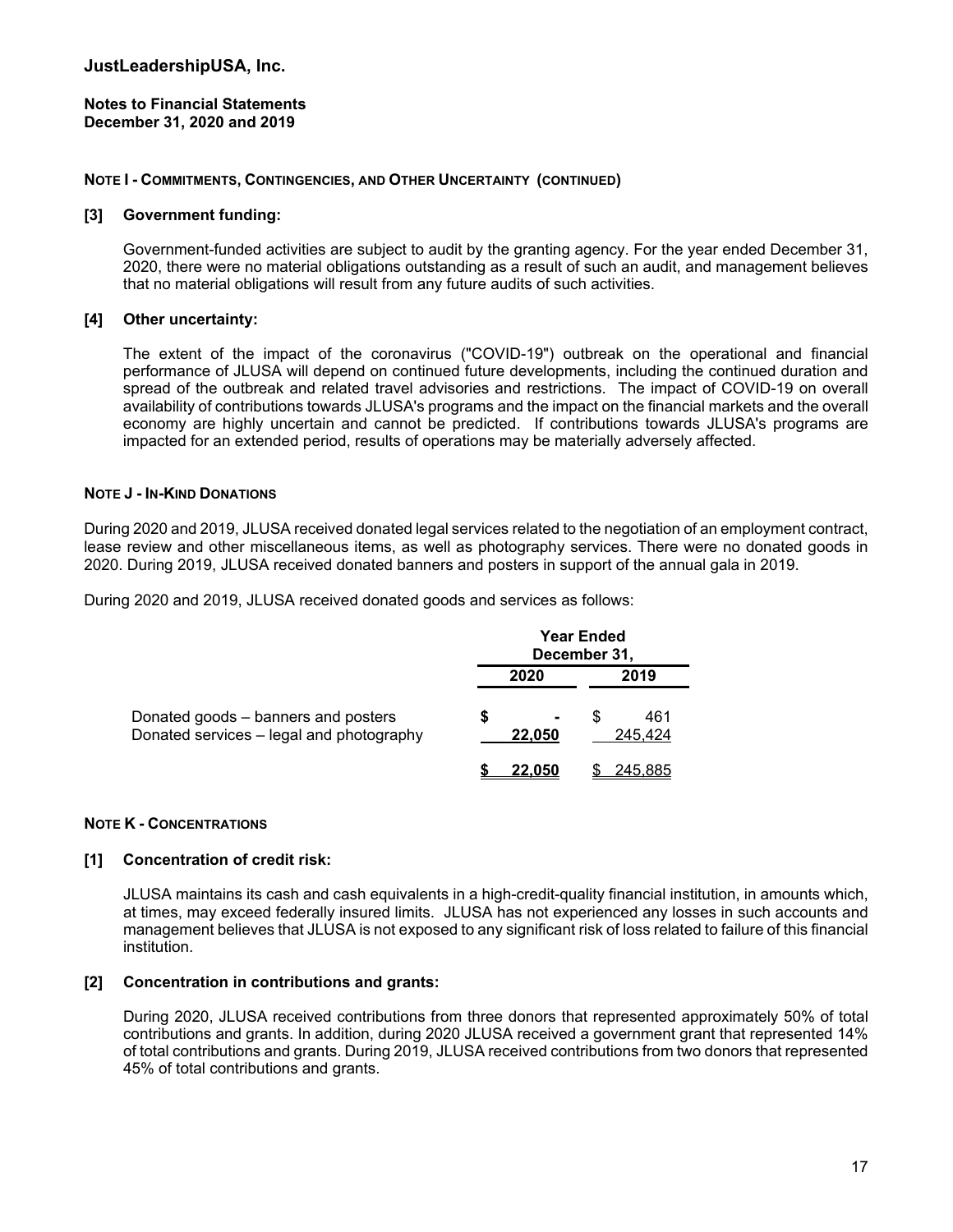# **Notes to Financial Statements December 31, 2020 and 2019**

# **NOTE L - RECOVERY OF FUNDS**

Shortly after the new President/CEO was installed in July 2019, an examination of internal financial controls and other organizational policies and procedures was initiated at her request, including those that were outsourced to third-party vendors. Through this process, it became clear that a lack of organizational infrastructure had resulted in inconsistencies, and a lack of accountability and transparency. This was most apparent in practices managed by the outsourced fiscal and human resource agents. These procedures identified certain transactions occurring in 2016 and 2017 for unexplained charges of approximately \$450,000.

JLUSA has since: i) established policies and procedures and internal controls using standard best practices; ii) informed all major donor stakeholders of the discoveries made and actions taken; iii) removed remaining threats by revamping IT systems and off-boarding third-party vendors and any JLUSA staff that had refused to cooperate with the changes; and iv) subsequent to the 2018 year-end, JLUSA was able to execute an agreement to recover \$225,000 of the unexplained 2016 and 2017 charges. During 2020 and 2019, \$75,000 of the balance was collected in each year, leaving an outstanding amount of \$75,000 and \$150,000 as of December 31, 2020 and 2019, respectively, reflected as other receivables in the accompanying statements of financial position.

# **NOTE M - LIQUIDITY AND AVAILABILITY OF RESOURCES**

The following information reflects JLUSA's financial assets as of the statements of financial position date, reduced by amounts not available for general use (including schedule grant payments) within one year due to donor-imposed restrictions:

|                                                                                                                        | December 31,             |                            |  |
|------------------------------------------------------------------------------------------------------------------------|--------------------------|----------------------------|--|
|                                                                                                                        | 2020                     | 2019                       |  |
| Cash and cash equivalents<br>Contributions receivables, net<br>Other receivables (excluding amounts not expected to be | \$5,942,505<br>1,149,221 | 739,376<br>\$<br>1,030,303 |  |
| collected within upcoming year)<br>Investments                                                                         | 93,542                   | 78,000<br>6,763,240        |  |
| Total financial assets available within one year                                                                       | <u>7,185,268</u>         | 8,610,919                  |  |
| Less: amounts unavailable for general expenditure<br>within one year due to:                                           |                          |                            |  |
| Restrictions by donors for purpose<br>Restrictions by donors for time                                                  | (1,067,165)<br>(851,182) | (5,095,467)<br>(1,472,370) |  |
| Total amounts unavailable for general expenditure<br>within one year                                                   | (1,918,347)              | (6, 567, 837)              |  |
| Total financial assets available to meet cash needs<br>for general expenditures within one year                        | <u>5.266.921</u>         | 2,043,082                  |  |

# **Liquidity policy:**

JLUSA's policy is to maintain a sufficient level of operating cash to be available as its general expenditures, liabilities, and other obligations that come due.